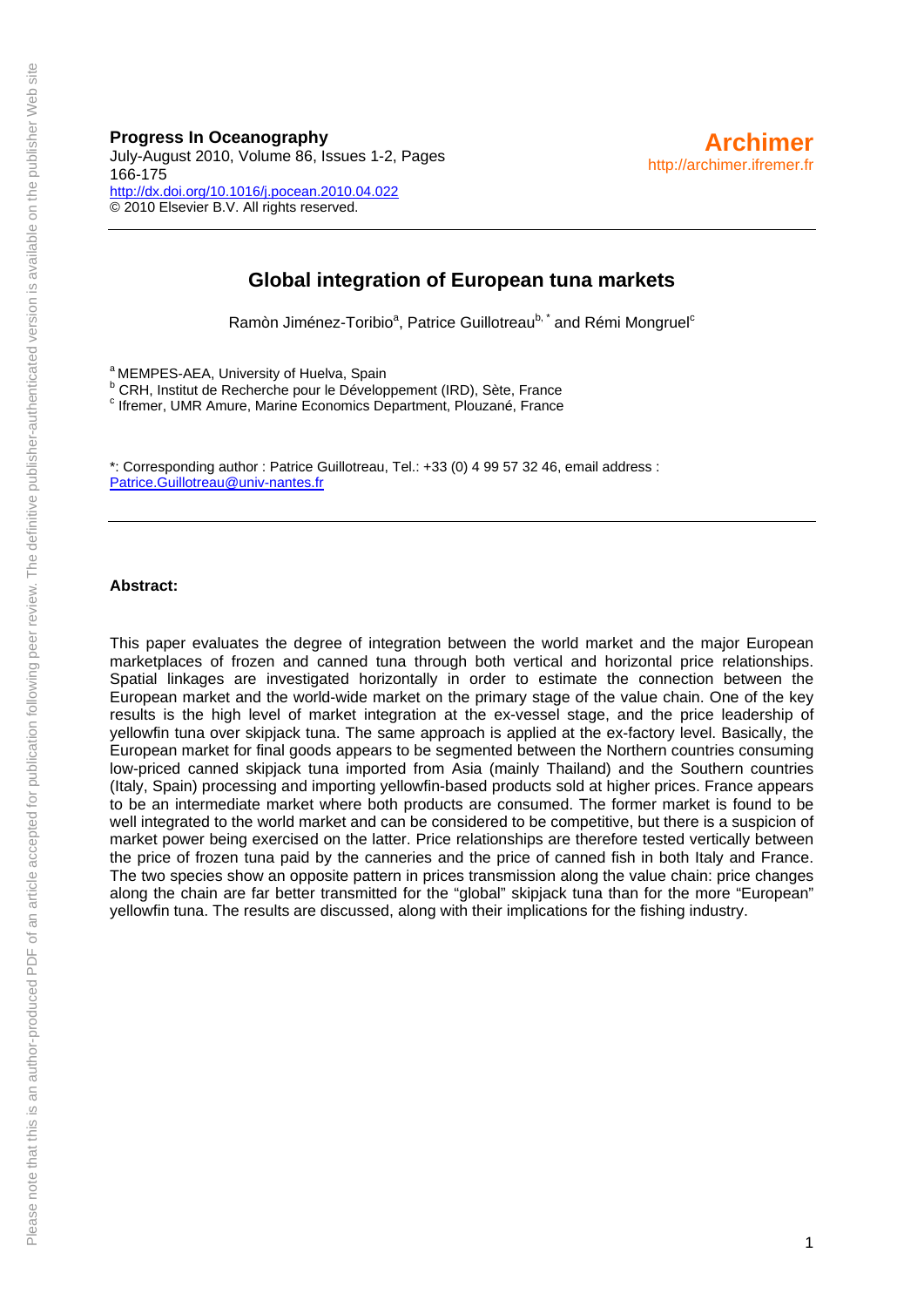# **1. Introduction**

 $\overline{a}$ 

Of the 4 million tonnes of tuna caught all over the world, 65% come from the Pacific Ocean, 20% from the Indian Ocean and the remaining 15% from the Atlantic Ocean (Oceanic Developpement *et al.* 2005). Half of the catch is made up of one species, skipjack, (*Katsuwonus pelamis*) and 30% is yellowfin (*Thunnus albacares*). The canning industry has the lion's share of raw tuna with its processing sites located in South East Asia (Thailand, Philippines, and Indonesia) up to the South West Pacific (American Samoa, and Fiji), Europe (Spain, Italy and France), Latin America (Ecuador, Mexico, Venezuela), Indian Ocean islands (Seychelles, Mauritius, and Madagascar) and West Africa (Côte d'Ivoire, and Senegal). Increasingly, tuna is consumed directly by end-consumers as fresh tuna steaks or sashimi as one fourth of the world production (yellowfin, but also bigeye –*Thunnus obesus*- and bluefin –*Thunnus maccoyi, Thunnus orientalis, Thunnus thynnus*-).

When markets are well integrated, they can be considered as competitive, and conversely a weak integration can be caused by market power and may result in price distortions. The level of market integration generates various and sometimes opposite effects depending on the stage of the value chain.

The market of tropical tuna has been found to be globally integrated through the system of prices, at least for the cannery-grade skipjack tuna (Jeon *et al.,* 2007). In a comprehensive study covering all major tuna markets throughout the world, it has been clearly demonstrated that all the six skipjack markets included in the study (Japan, Thailand, American Samoa, Americas, Côte d'Ivoire and Spain) were linked together in the long run and therefore form a single market, with prices moving jointly in the long run. At both extremes of this integrated market chain, Japan has showed a more independent behaviour, presumably because of higher prices due to the influential presence of the Sashimi market<sup>[1](#page-1-0)</sup> (Bose and McIlgorm, 1996), but Abidjan is clearly a price follower, responding to Bangkok or American Samoa despite having lower prices. Market leadership can even be identified either in either the Americas or Thailand, two major processing sites, driving other prices throughout Europe, the south West Pacific islands, the Indian Ocean islands and Africa (Jeon *et al.,* 2007; Squires *et al.,* 2006).

When it comes to yellowfin, the results are less clear and this species cannot be found to fully connect to the world tuna market (Squires *et al.,* 2006). The two series of skipjack and yellowfin prices, although both present in Pago-Pago (American Samoa) where yellowfin contributes 25% of the raw tuna used by the canneries, were not found to be cointegrated. Neither was it found, between the Italian and Thailandese markets of yellowfin tuna (the Japanese one being excluded from the test because of stationary prices). This was despite the series being perceived to have a good apparent correlation (Jeon *et al.,* 2007). Consequently, it seems of interest to extend previous research in order to include the significant European markets so as to estimate the spatial market integration between the two main tuna species, and also to take into consideration the canned fish markets.

This issue of market integration has significant consequences for tuna fisheries management for considerable reasons. The worldwide integration of tuna markets means that some interactions between different production areas and between different target species may occur through market incentives. Market driven interactions between fisheries take place because tuna products are easily transportable and spatially substitutable. Such interactions would indicate that the stock-based approach, adopted by all the tuna Regional Fisheries Management Organisations (RFMO), may not be sufficient to properly encompass the economic incentives in the fisheries.

<span id="page-1-0"></span><sup>&</sup>lt;sup>1</sup> Japan is also the sole significant market place where canned tuna is not the leading product: in 2003, 52% of the Japanese tuna consumption was sashimi, 24% was katsuobushi, and only 10% was canned tuna (Shima and Kawamoto 2006).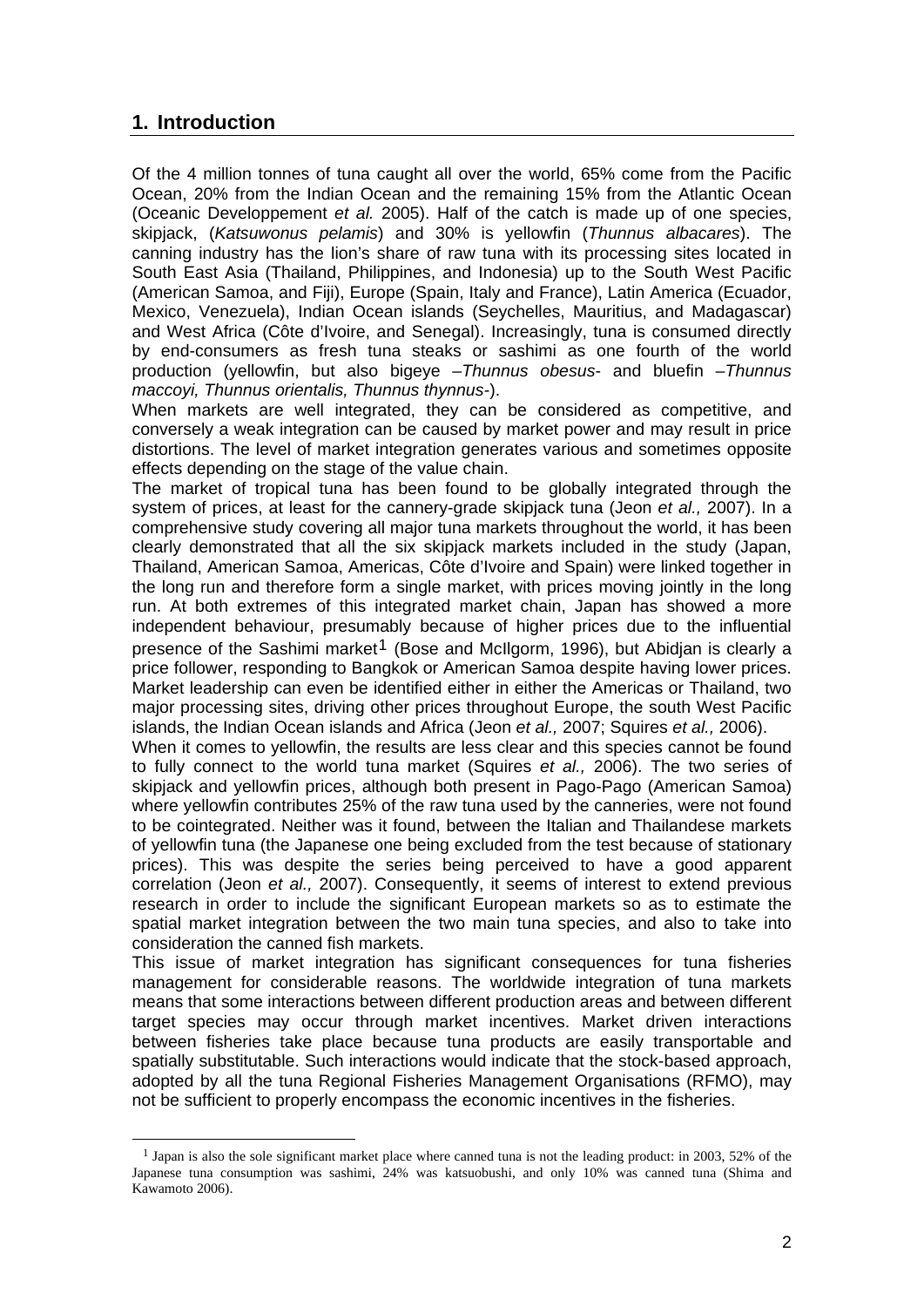When considered horizontally at the ex-vessel stage of the value chain, the high degree of price transmission is likely to increase competition between producers. Under such conditions, a period of resource scarcity at local level could have no effect on global supply, and as fishermen´s revenue may decrease because of continual low prices, those operating in such depleting areas would receive no incentive toward reducing their catches. On the demand side, an oligopsonistic processing sector, which would be blind to the extremely low raw material prices induced by its own market power, may also contribute to perverse incentives over several integrated markets. The probability of market imperfections on the downstream side of the supply chains is evident in the low levels of horizontal integration between final product markets, or by the low levels of vertical market integration between raw material and final products. In the case of such market imperfections, the signal of tuna resource scarcity might not be fully transmitted through higher prices to the retailers or consumers who would otherwise turn their procurement to other products or species. Finally, market integration may have important consequences on the rent-sharing rules adopted within the new generation of fishing agreements (South Pacific tuna treaty, EU fishing partnership agreements, etc.). Such rules are designed to reduce the fishing effort through the use of market incentives. For instance, some authors questioned the adequate reference price used for the revenue-sharing arrangement under the South Pacific Tuna Treaty (Squires *et al.,* 2006). If prices are set in Bangkok and transmitted to other places, local prices only respond weakly to local changes in landings. Such interactions have to be taken into consideration in the fishing agreements.

The objective of this paper is to estimate the extent to which the European tuna markets are integrated with worldwide tuna markets. The analysis attempts to determine where integration ends and where market imperfections may occur; this article will examine why and how such market imperfections could impact tuna exploitation systems. The methodology is based on the recognised cointegration analysis of price series (section 2). Different levels of market integration are considered according to the long-run co-movements of prices, first in a bivariate strategy, and then in a multivariate framework, testing for the law of one price (LOP). The Granger longrun causality is then investigated through a VECM to identify the leadership of some marketplaces (Granger, 1988). Market linkages are evaluated first at the primary stage of the value chain between the European and the world-wide markets for both skipjack and yellowfin species (3.1). The same methodology is then applied horizontally at the ex-factory or retail level between various European markets (3.2). For the latter, the hypothesis lies in a possible segmentation of the European market for final goods between the Northern European countries (UK, and Germany) consuming low-priced skipjack-based products imported from Asia (mainly Thailand and also the Philippines) and the Southern European countries (Italy, and Spain) processing and importing yellowfin-based products sold in their domestic markets at higher prices. France presents an intermediate situation in which both markets provide a significant part of the national canned tuna consumption.

Regarding canned tuna products, the results show a high level of market integration for skipjack but not so much for yellowfin. Such a disparity has two main causes. First, the European processing companies have adopted product differentiation strategies based on their well-established national brands. Secondly, they benefit from a preferential trade regime which favours both the re-importation of canned tuna processed by their subsidiary plants in Africa, Latin America or in some small island countries (Pacific and Indian oceans) and the use of raw material supplied by the European fleets with which they have investment agreements. Therefore, in a last set of estimations, price relationships are tested vertically between the price of frozen tuna paid by the canneries, the price of canned fish at the processing level in Italy, and at the retailing level in France (section 4). A weak or bad transmission of price signals along the value chain will be interpreted as first evidence of market power exercised either by the processors or the supermarket chains. In a last section, all results are discussed with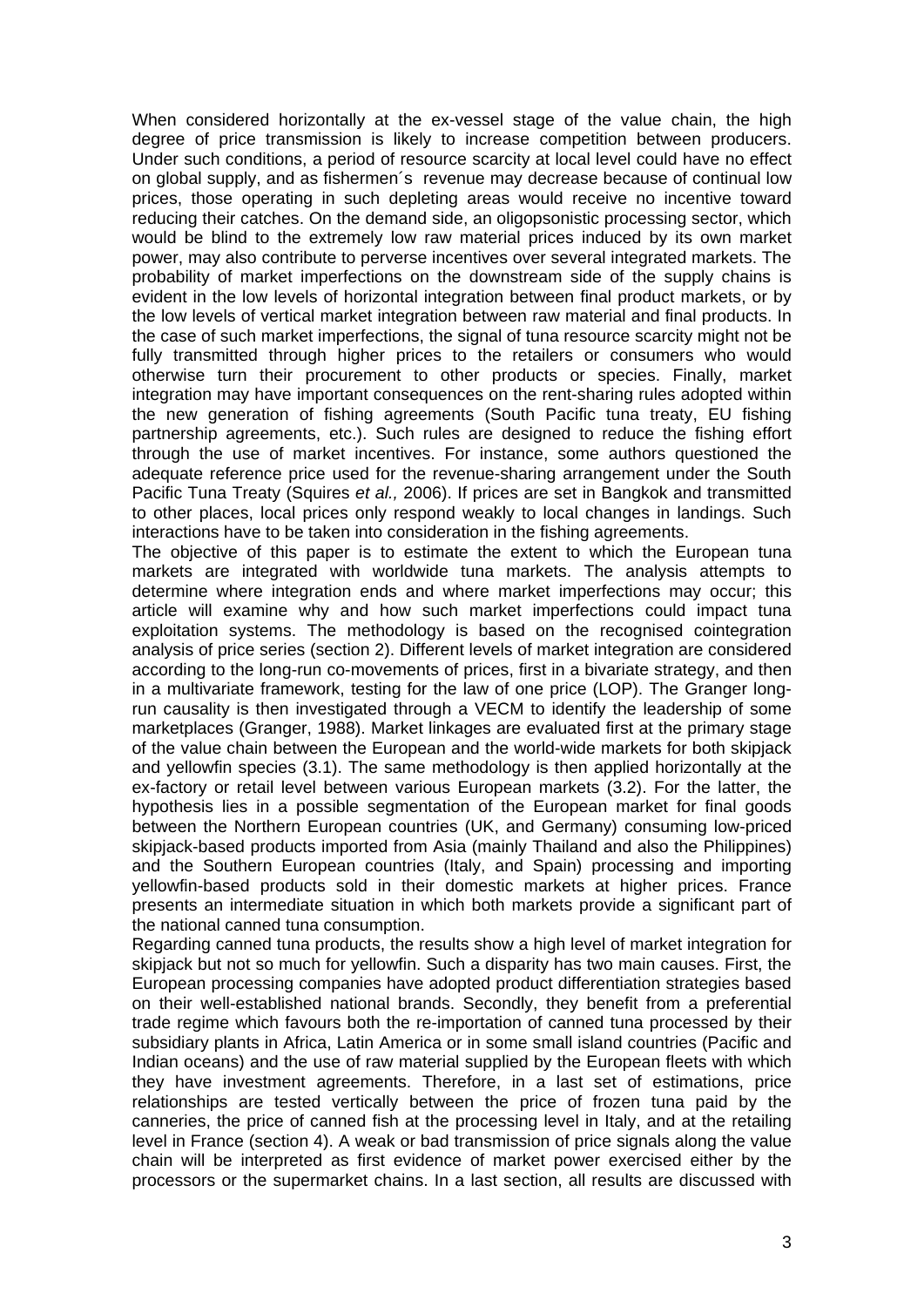respect to their implications for fisheries management, in particular, if market power is likely to be exercised upon the upstream levels of the value chain.

# **2. Cointegration methodology to look at price linkages**

Market integration tests are an increasingly common approach to investigate the behaviour of seafood markets (Bose and McIlgorm, 1996; Gordon and Hannesson, 1996, Asche *et al.*, 1999; Jaffry *et al.*, 2000; Asche *et al.*, 2002, 2004; Nielsen, 2005). Looking at the degree of price transmission using cointegration analysis is a fairly new approach with only a few applications to seafood markets (Jaffry, 2004; Guillotreau *et al.*, 2005; Jiménez-Toribio and García-del-Hoyo, 2006; Asche *et al.* 2007)

The quality of price transmission has been analysed for several decades now in the context of the law of one price, for the purpose of market integration studies or in order to look at price-cost margins within a value chain (for a recent survey on these issues see Rapsomanikis *et al.* 2004). Price signals can be distorted by market power, pricingto-market behaviours, exchange rates, trade or price-support policies and isolated regional markets from the global economy. When regional markets are integrated, any change in supply and demand in any of the markets has equal effects on all of the connected areas.

The degree of price transmission can be studied either horizontally between different regional market places, or vertically along a supply chain. Two possible strategies could be established. In the first one, bivariate relationships between each pair of markets are modelled. The second one concerns the specification of multivariate models using more than two markets simultaneously. Both strategies have been used in this study. According to Asche *et al.* (2004), in relation to both strategies, it is unclear which could be the most appropriate one. Sanjuán López (1998) points out that in systems with many variables, possibly, the relationships between various variables may not be visible because of the combined interaction among all of them. Asche *et al.* (2004) mention that, initially, bivariate models are normally chosen because they provide all the important structural information, and in the majority of cases the information related to exogeneity as well. González-Rivera and Helfand (2001) pointed out in their paper on price transmission among spatially separated markets that in order to capture the dynamics of adjustments in prices, bivariate models are not the best choice. They prefer and recommend the use of multivariate models.

To determine the interaction between several levels in the value chain or several spatially separated markets, Sanjuán and Gil (2001b) establish the conditions that are necessary for perfect market integration: "in a set of k markets, two conditions should be satisfied: first, every pair of prices must be cointegrated, hence there must be k-1 cointegration vectors; and second, every pair of prices must fulfil the parity condition". In short, changes in prices should be proportional. Other authors also approve the first condition of k-1 cointegration vectors to conclude for full market integration (Asche, Bremnes and Wessells, 1999; Gonzales-Rivera and Helfand, 2001).

When studying market integration using time series data on prices, the basic relationship is:

$$
lnP_{1,t} = \mu + \beta lnP_{2,t} + \varepsilon_t
$$
\n(1)

where  $P_{1,t}$  and  $P_{2,t}$  are prices,  $\varepsilon_t$  is a white noise error term,  $\mu$  represents an intercept which includes the differences between the prices expressed in levels (i.e., the logarithm of a proportionality coefficient), and β is the price transmission elasticity, i.e., the percentage change in the price of a market (dependent variable) in response to a 1% change in the price of another market (independent variable). When β is equal to 0, there is no relationship between the prices. In contrast, when β is equal to 1 the prices are proportional (vertical linkages) or the law of one price (LOP) holds (horizontal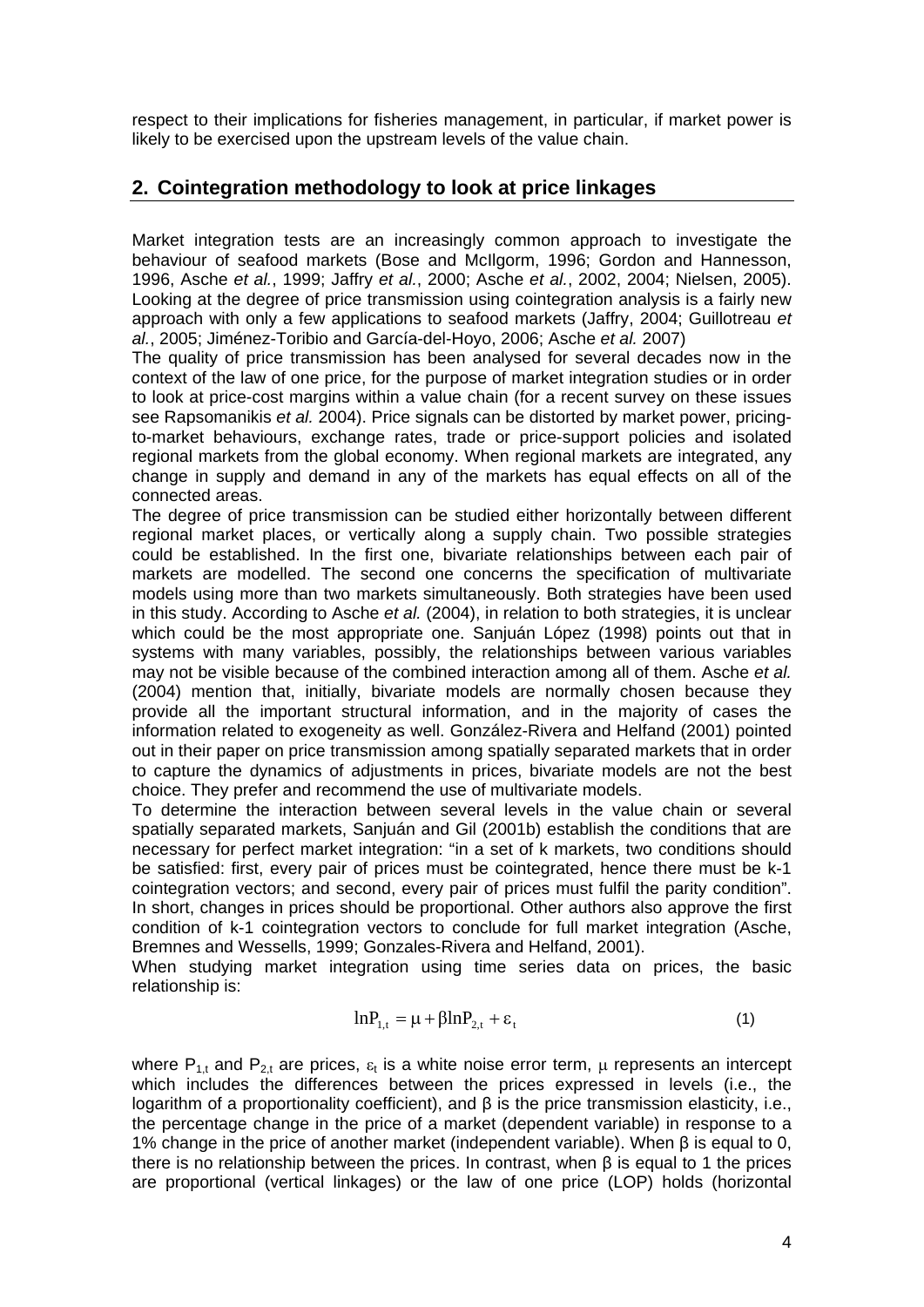linkages). This also leads to the conclusion that there is a perfect price transmission between both market segments. Finally, if β is different from 0 but not equal to 1, even though the relative price is not constant, it can be said that there is a relationship between the prices.

Before performing the cointegration analysis, the order of integration of each price series has to be calculated. Several tests are now commonly used by econometricians. These include the Augmented Dickey-Fuller unit root test (Dickey and Fuller, 1981), the DF-GLS unit root test (Elliot *et al.*, 1996) and the KPSS stationarity test (Kwiatkowski *et al.*, 1992).[2](#page-4-0)

If the series are integrated of order 1, I(1), then the cointegration analysis can be performed. The Engle-Granger two-stage procedure (Engle and Granger, 1987) and the Johansen maximum likelihood procedure (Johansen, 1988; Johansen and Juselius, 1990) are commonly used. The Engle-Granger two-stage procedure is relatively simple to put into practice but has some disadvantages, especially if a multivariate context is implemented. For Suriñach Caralt *et al.* (1995), there are two important problems: the impossibility of performing tests on the parameters estimated in the cointegration relationship and the determination of the exogeneity or endogeneity of the cointegration relationship variables.

After considering the Engle-Granger two-stage procedure, the Johansen procedure has been chosen, mainly because it allows tests on the cointegration relationship/s of the model to be performed. The basis of Johansen procedure is an error correction model (ECM). Assuming that  $P_t$  is a vector which contains k prices, in order to check whether there are one or several cointegration relationships, the model could be written as:

$$
\Delta P_{t} = \mu + \Phi D_{t} + \sum_{i=1}^{n-1} \Gamma_{i} \Delta P_{t-i} + \Pi P_{t-n} + \varepsilon_{t}, \quad t = 1, 2, ..., T
$$
\n(2)

where  $\Gamma_{i=1}$  + $\Pi_{1+}$ ...+  $\Pi_{i}$ , for i = 1,..., n-1,  $\Pi_{i=1}$ +  $\Pi_{1+}$ ...+  $\Pi_{i}$ , l is a (k x k) identity matrix,  $D_t$  is a vector of dummy variables (seasonal, etc.) and, finally,  $\mu$  is a vector of intercepts. Therefore, Π contains the possible long-run equilibrium relationship/s of the equation (2). The number of cointegration relationships is provided by the rank of the matrix Π (r) and it is determined by two asymptotically equivalent tests: the trace test and the maximum Eigenvalue test.

As mentioned previously, the Johansen procedure allows tests on the coefficients α and β, by the use of likelihood ratio (LR) tests (Johansen and Juselius, 1990, 1992, 1994). In particular, for the bivariate case there would be two price time series in the vector P<sub>t</sub>. If both price series are cointegrated, the rank of  $\Pi = \alpha \beta'$  is equal to 1 and  $\alpha$ and β are (2x1) vectors. β contains the r cointegration relationships and  $α$  includes the adjustment speed parameters of the dependent variables towards the long-run equilibrium, which is represented by  $\beta'P_{t-n}$ . In this case, if the constraint  $\beta'=(1,-1)$ ' is tested, a proportionality test between the prices of two value chain levels (the second condition for a perfect integration between two markets) is performed. This constraint is also used to test for the law of one price (LOP) in spatially separated markets.

For the multivariate strategy, the LOP is a test to determine if the columns in the  $\beta$ matrix sum to zero, leading to the conclusion that the price series are pair-wise cointegrated. To run this test, assuming the  $\beta$  matrix has a rank which is equal to the number of variables minus one (i.e.,  $k-1$ ), the  $\beta$  matrix could be expressed as:

<span id="page-4-0"></span>-

<sup>2</sup> Likewise, seasonal unit root tests have been undertaken (Franses, 1991 and Hylleberg *et al.*, 1990).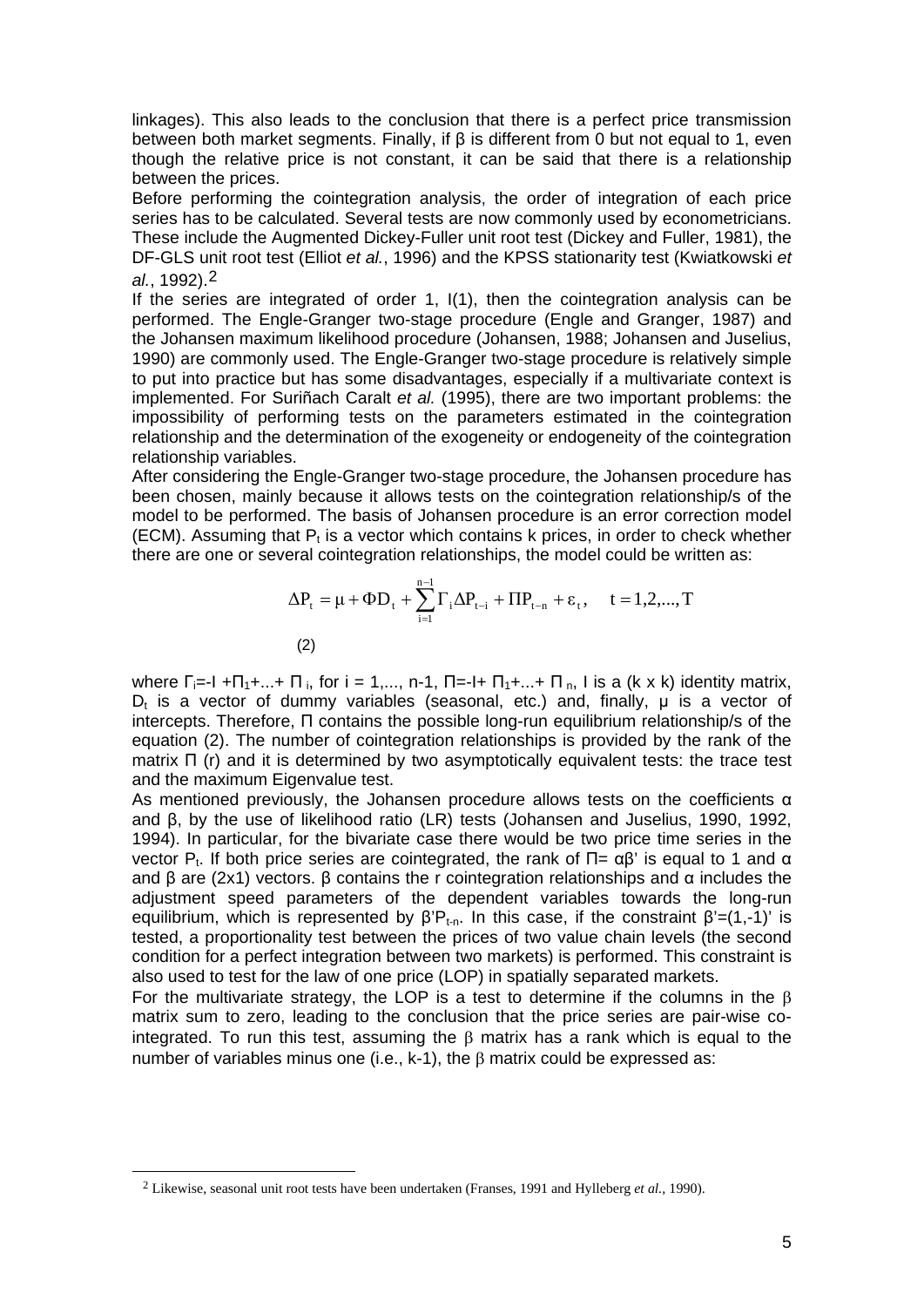$$
\beta = \begin{bmatrix} 1 & 1 & A & 1 \\ -1 & 0 & A & 0 \\ 0 & -1 & A & 0 \\ M & M & M & M \\ 0 & 0 & A & -1 \end{bmatrix}
$$
 (3)

Granger causality is analysed in a vector error correction model (VECM) following Tiffin and Dawson (2000)<sup>[3](#page-5-0)</sup>, who use the concept of long-run causality as defined by Hall and Milne (1994). The causality tests consist of checking whether the adjustment speed parameters of the dependent variables towards the long-run equilibrium  $(\alpha)$  are significantly different from zero. Concerning how the results are interpreted, Sanjuán and Gil (2001a) point out, if each market uses information from the other one during the price setting procedure, there is a bi-directional causality. However if causality is found unidirectional, it shows the leadership of one market over the others.

### **3. Horizontal (spatial) linkages between European tuna prices and the world market**

#### **3.1. Ex-vessel price level (frozen tuna)**

Price series were selected from among different national and international sources. They have been carefully selected among a great deal of trade series in order to account for quantity flows supporting reliable series of prices.

| <b>Product</b>                 | Origin                | Data source  | <b>Period</b>   |  |  |
|--------------------------------|-----------------------|--------------|-----------------|--|--|
|                                |                       |              |                 |  |  |
| Frozen yellowfin 20 lbs (CIF)  | France                | Orthongel    | 1995-1-2006-12  |  |  |
| Frozen yellowfin > 10 kg       | Italy extra-EU import | Eurostat     | 1995-1-2006-12  |  |  |
| Frozen yellowfin > 20 lbs      | Spanish import price  | Ministerio   | 1995-1-2006-12  |  |  |
| Frozen yellowfin < 20 lbs      | Spanish import price  | Ministerio   | 1995-1-2006-12  |  |  |
| Frozen skipjack                | Spanish import price  | Ministerio   | 1995-1-2006-12  |  |  |
| Frozen yellowfin > 10 kg       | Spain extra-EU import | Eurostat     | 1995-1-2006-12  |  |  |
| Frozen yellowfin < 10 kg       | Spain extra-EU import | Eurostat     | 1995-1-2006-12  |  |  |
| Frozen skipjack                | Spain extra-EU import | Eurostat     | 1995-1-2006-12  |  |  |
| Frozen yellowfin 20 lbs (C&F)  | Bangkok (Thailand)    | SPC-FFA*     | 1995-1; 2005-12 |  |  |
| Frozen yellowfin 20 lbs        | Yaizu (Japan)         | SPC-FFA      | 1995-1; 2005-10 |  |  |
| Frozen skipjack 4-7.5lbs       | Yaizu (Japan)         | SPC-FFA      | 1995-1; 2005-10 |  |  |
| Frozen skipjack 4-7.5lbs (CIF) | Bangkok (Thailand)    | SPC-FFA      | 1995-1; 2005-12 |  |  |
| Frozen skipjack 4-7.5lbs       | Puerto-Rico+Ecuador   | FFA-Infofish | 1995-1-2002-8   |  |  |

#### **Table 1 Data used for spatial integration of frozen tuna**

SPC-FFA = South Pacific Commission – Fisheries Forum Agency

1

All prices were converted in US dollars per kilo, using national banks and IMF exchange rates.

All series of frozen tuna could not be used simultaneously because the American price series includes a lot of missing values and can only be reasonably tested for the period 1995-1 : 2002-8. Regarding the properties of the series and for the time span funning

<span id="page-5-0"></span> $3$  Regarding the causality analysis, it is worth noting that if two  $I(1)$  variables are cointegrated, there is Granger causality in at least one direction (Granger, 1988).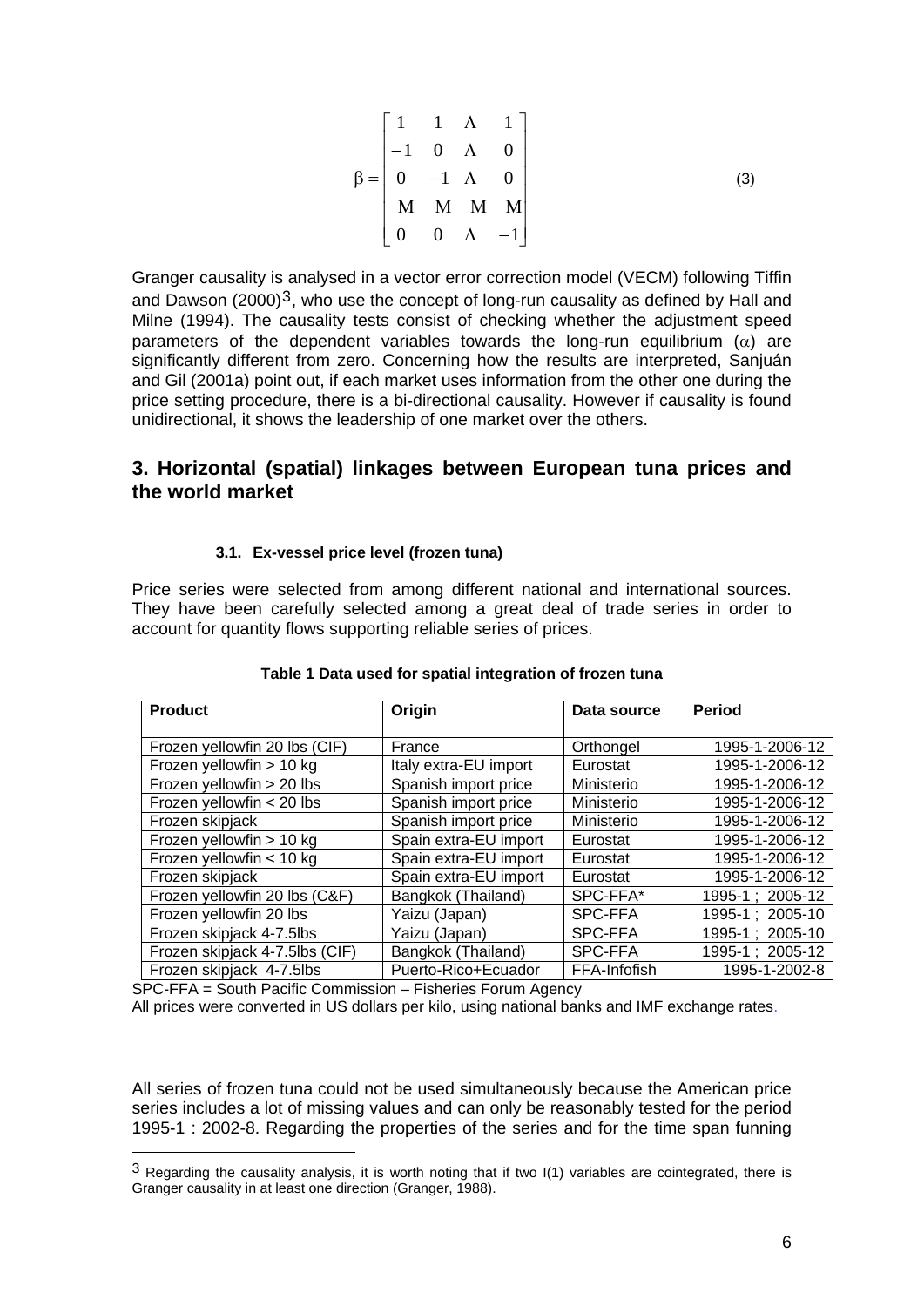from February, 1995 to August, 2002 all the skipjack time series (America, Bangkok, Japan, Spain) can be considered I(1,0) according to the seasonal unit root test. According to the DF-GLS unit root test, the KPSS stationarity test and the sequential ADF test, all the frozen skipjack tuna prices are I(1) and therefore can be further tested for cointegration relationships.

The bivariate causality tests were completed for both skipjack and yellowfin. The first sample, using all skipjack series, covered the period from 1995-1 to 2002-8. All series were found to be cointegrated at the 5% level of significance, except Japan with Thailand and America. Long-run Granger causality proved to be bi-directional between Thailand and Spain and between Japan and Spain (Fig. 1). The American price clearly influences skipjack prices both in Thailand and Spain. This result confirms those obtained in previous studies (Jeon *et al.,* 2007), although they may seem counterintuitive because of the very high quantity traded in Bangkok. But uncertainty should not necessarily be expected on the supply side due to the variability of catches: in the present case, an explanation may be found on the demand side, since the US market is the biggest single-country market for canned tuna in the world. Whatever the market leader is, multivariate cointegration tests bring strong evidence of one single market between the three places (two cointegration relationships were found between the three series), Yaizu (Japan) being not too far away as the law of one price holds at the 5% level with Spain in a dual causality.



**Figure 1 Relationships between frozen skipjack prices 1995-2002**

Regarding yellowfin, six series were used and the existence of a full market system was demonstrated in a multivariate framework for four of the places (Thailand, France, Italy and Spain) (3 cointegration vectors and the LOP holds) (Fig. 2). Presumably, Japan is under the influence of other market forces (such as the bigeye or the sashimi market) and is only indirectly touched by the other markets. The law of one price holds at the 5% level of significance for many relationships and causality is often observed in a bi-directional way.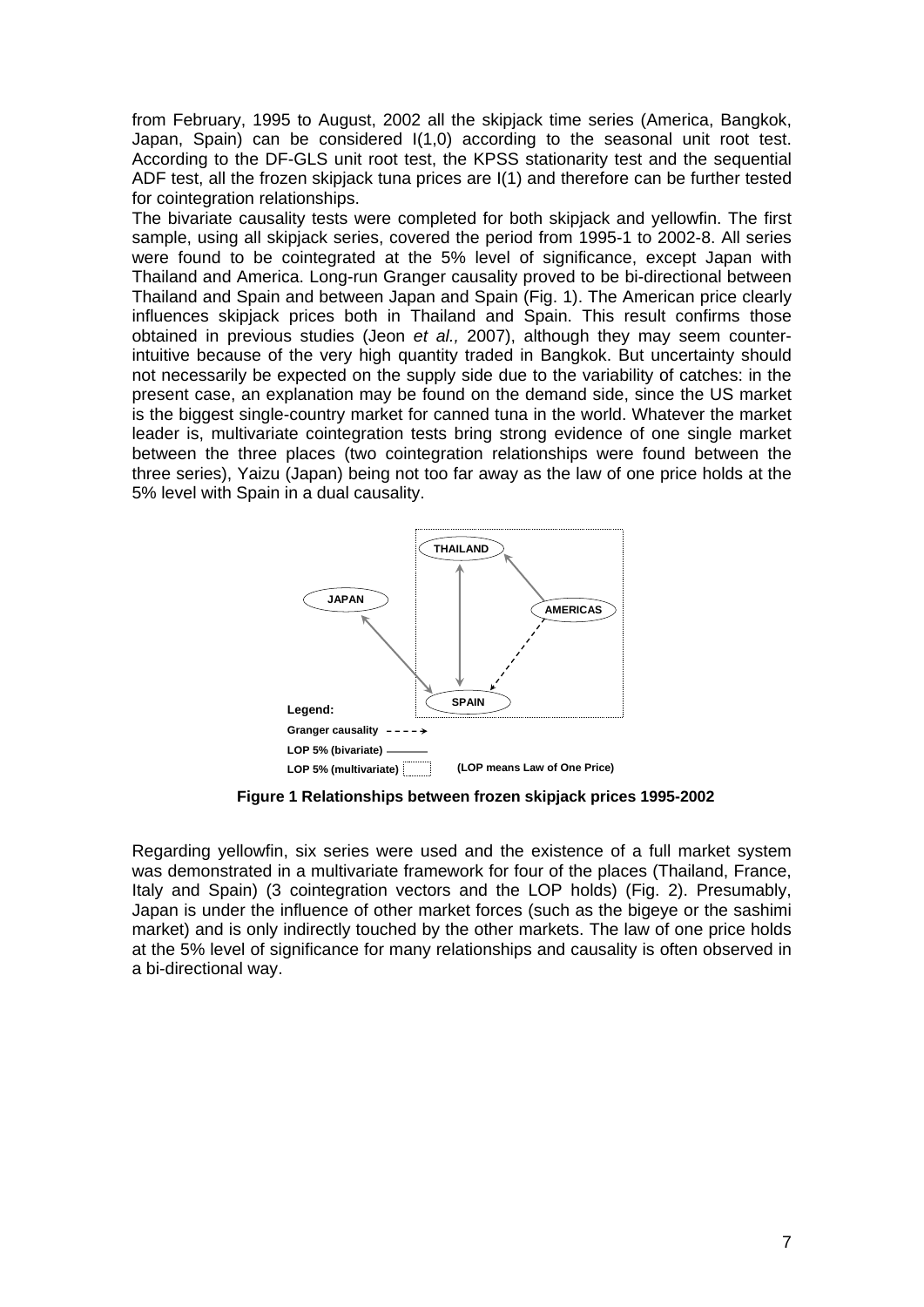

**Figure 2 Spatial price linkages of frozen yellowfin 1995-2005**

Japan is certainly a price follower because it is Granger-caused by all other European and Asian market places. There is more evidence that Bangkok drives the other yellowfin markets, although some information can be fedback by the French or Italian markets, which are great consumers of yellowfin products. This is not so surprising because Italian imports of yellowfin have sharply decreased from 80,000 tonnes in 1992 to 30,000t in 2003, while Thailandese imports remained between 80 and 100,000t during the same time period. Another explanation lies in a common major supplier (Taiwan) for both countries.

There is a far more interesting relationship between the prices of both species (yellowfin and skipjack) (Fig. 3).



1995M01 1996M04 1997M07 1998M10 2000M01 2001M04 2002M07 2003M10 2005M01

**Figure 3 Evolution of frozen yellowfin and skipjack prices (1995:1-2005:12)**

The six price series in four different market places (Spain and Thailand bear a strong market for the two species) were all found to be cointegrated at the 5% level (Fig. 4). In the Jeon *et al* study, no cointegration model was able to detect any long-term relationship between the two species.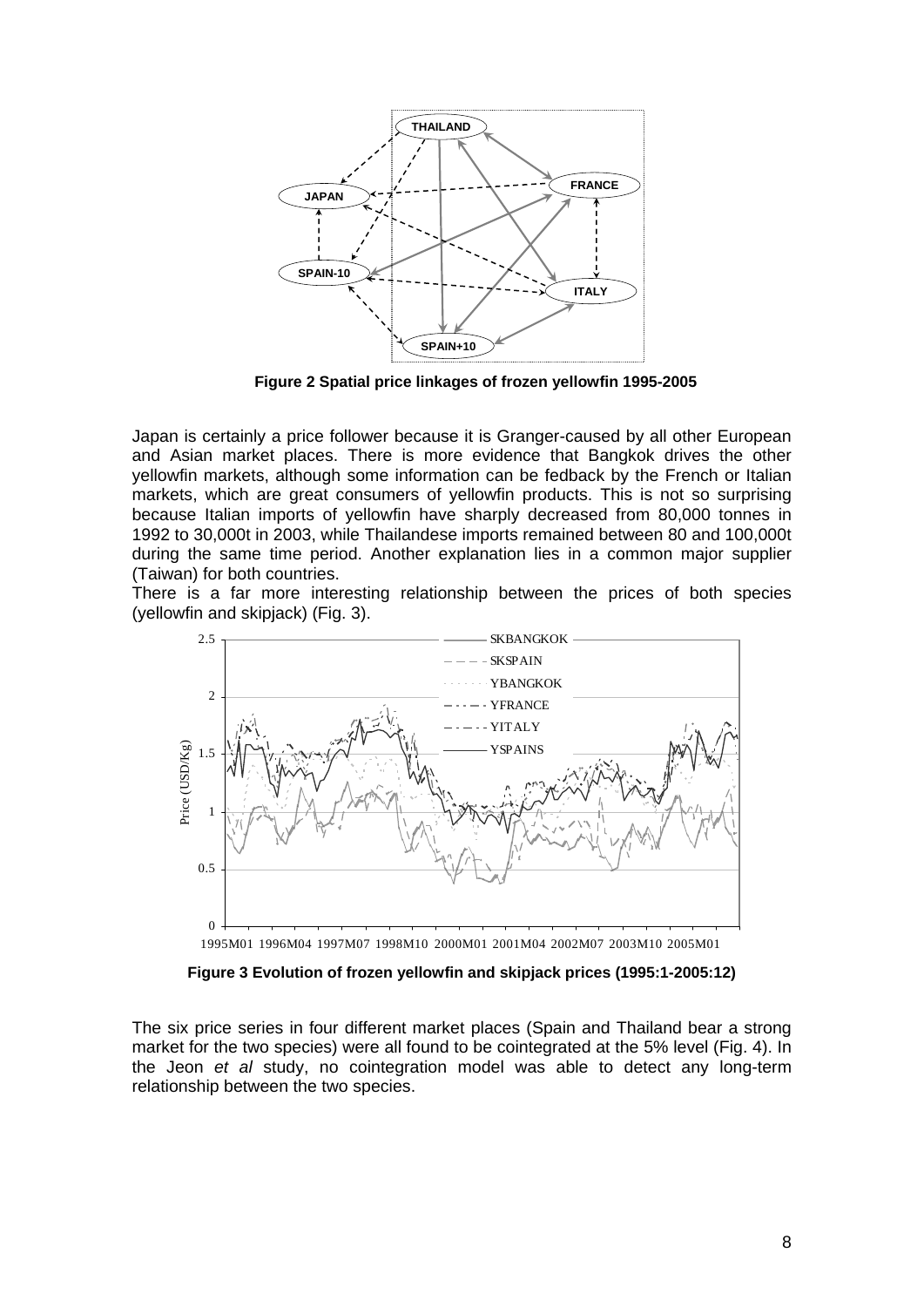

**Figure 4 Price relationships between yellowfin and skipjack 1995-2005**

By considering a model including four yellowfin prices (Thailand, Spain, France, and Italy) and one skipjack price (Spain), the trace test and the maximum Eigenvalue test demonstrated that there are 4 cointegration relationships at the 5% significance level and the LOP holds at the 5% significance level. When the Bangkok price of skipjack is added to this multivariate system and the Thai yellowfin price is removed, it still exhibits a good level of market integration (4 cointegration relationships), but not so perfect (the LOP does not hold). Therefore, with (k-1) cointegration relationships, one might conclude there is a single market mixing both species. This first outcome is strengthened by the dual causality and the successful LOP test between the Thailandese yellowfin and skipjack markets and the two Spanish markets of yellowfin and skipjack at the 5% level. In many bivariate models, including the Thailandese market (France YF, Italian YF, Spanish YF, and Spanish SJ), the LOP holds at this significance level and the causality is bi-directional. Lastly, a simple Granger causality showed at the 5% significance level a clear influence of yellowfin on skipjack; firstly where both species are traded, secondly between yellowfin in Bangkok and skipjack in Spain, the law of one price holding at the 5% level for the bivariate relationships, and thirdly between the French yellowfin market and the Spanish skipjack market. This is quite unexpected due to the worldwide domination of skipjack over yellowfin in terms of quantity (respectively 50% against 30% of global catches). Due to the higher prices and higher returns on raw fish for loins, yellowfin is probably prioritised by the European fleet, and by some of the European markets where this product is differentiated and demanded by consumers (Italy, Spain, and France).

#### **3.2. Canned tuna at the ex-factory or retail price level**

The same methodology was applied to the next stage of the chain, either through the market prices between the processing industry and the retailing sector, or between the latter and the European end consumers. There is difficulty when considering the selection of the series, due to the lack of information about the species contained in the can. This problem can be partly solved with some assumptions about the origin of products and the end-consumers habits (for instance, when imported from Thailand or the Philippines and consumed in Northern European countries, canned tuna is more likely to be skipjack than yellowfin, and conversely for the Spanish products sold on the Italian market) (Table 2).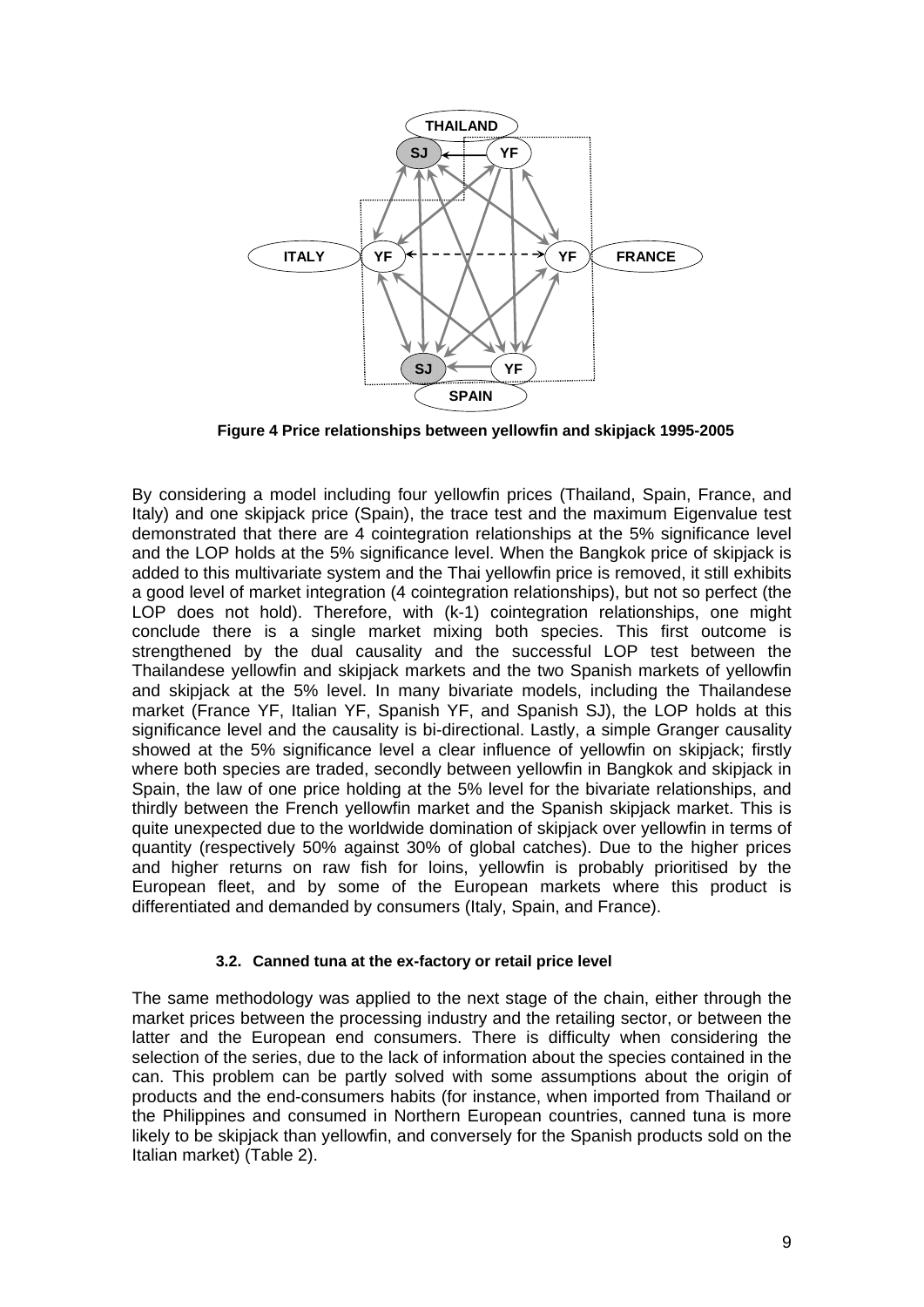| <b>Product</b>                    | Origin          | Data source      | <b>Period</b>   |
|-----------------------------------|-----------------|------------------|-----------------|
|                                   |                 |                  |                 |
| Canned tuna in brine (yellowfin)  | France retail   | Ofimer (quarter) | 1995-1; 2006-4  |
| Canned minced tuna (Skipjack)     | France retail   | Ofimer (quarter) | 1995-1; 2006-4  |
| Canned oil skipjack Côte d'Ivoire | French imports  | Eurostat (month) | 1995-1; 2006-12 |
| Canned skipjack in brine Thailand | UK imports      | Eurostat (month) | 1995-1; 2006-12 |
| Canned oil skipjack Philippines   | German imports  | Eurostat (month) | 1995-1; 2006-12 |
| Canned oil yellowfin Spain        | Italy (imports) | Eurostat (month) | 1995-1; 2006-12 |
| Canned oil skipjack Philippines   | US imports      | USDA (month)     | 1995-1; 2006-12 |
| Canned skipjack in brine Thailand | US imports      | USDA (month)     | 1995-1; 2006-12 |

**Table 2 Data used for spatial integration of canned tuna**

As far as skipjack is concerned, the existence of one market is a realistic hypothesis because both bivariate and multivariate cointegration was found between the three canning prices (France imports from Côte d'Ivoire, German imports from the Philippines and UK imports from Thailand). The law of one price holds only at the bivariate level between Côte d'Ivoire and Germany on the one hand, and between Côte d'Ivoire and the United Kingdom on the other. The exogenous price is the German one in the first case and causality is found to be bi-directional in the second one. The French retail price proved to be cointegrated only with one other series (UK imports from Thailand), but without perfect integration. If a bi-directional causality of prices is found, it is perhaps because the influence has to be discovered somewhere else. Indeed, looking at import prices of US canned tuna from Asia (Thailand, and Philippines) shows the significant US market leadership upon the European markets (Fig. 5). This result is quite interesting because a previous study based on 1983-1986 figures found that the Thai canned tuna market operated independently of price conditions in the US and the Philippine markets, although the Thai and the Philippine markets were found integrated in the long run (Herrick and Squires, 1989). Nowadays, global integration of canned tuna markets between Asia, America and Europe has become more evident than ever.



**Figure 5 US and European import prices of canned skipjack from Asian countries** 

Granger causality is traditionally interpreted to suggest that the market side facing the greatest level of uncertainty is likely to produce the exogenous price (Schroeter and Azzam, 1991). In the fishing industry, supply is the natural candidate for such uncertainty but in the case of tuna, the variability of demand, subject to many substitute products and other external shocks could fulfil the role. For instance, the media coverage of the dolphin mortality associated with tuna fishing and the trade restrictions which followed made the US canned tuna consumption fall from 1990, but then the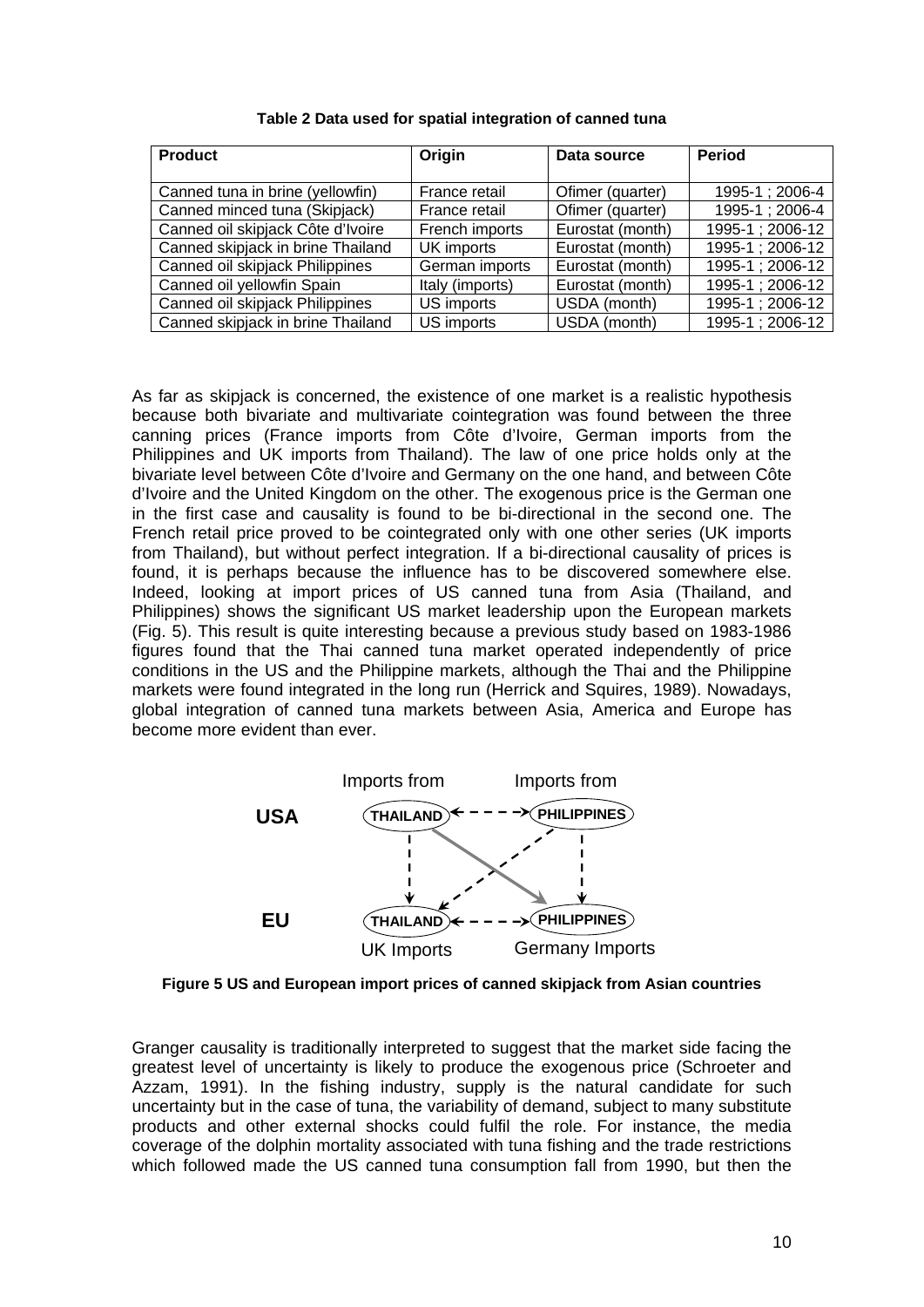American market recovered after the implementation of dolphin-safe labelling initiatives (Teisl *et al.*, 2002).

Results are much simpler in the yellowfin study: the two series are not linked together in the long run. This can be taken as evidence that markets are perhaps not fully competitive for this species, although a conclusion cannot be so straightforward with only two series, of which one includes the additional margin of retailers. The vertical analysis provides a better view of the situation.

# **4. Vertical pass-through between frozen and canned tuna prices**

Ex-vessel and ex-factory price series were tested altogether to look at the degree of price transmission. A simple glance at price-cost margins shows the outstanding stability of cannery-grade skipjack gross margins over the past decade (Fig. 6). Conversely, for yellowfin both the processing margin in Italy and the double margin of canning and retailing in France experienced a significant increase during the second half of the period (respectively from 2.5 to 4  $\in$ /kg and from 5 to 8  $\in$ /kg).

Taking the two series of frozen skipjack in Asia (Thailand) and Europe (Spain) and the two series of canned skipjack in the UK (in brine) and Germany (in oil), all pairwise relationships were found to be cointegrated at the 5% significance level with dual Granger causality. The German canned fish price was even found to be proportional to the price of frozen tuna in Spain or Thailand, which is equivalent to the law of one price for spatial integration (perfect price transmission). In other words, the elasticity parameter of price transmission is not significantly different from 1 in the following equation:

$$
LCSJ-GERMANY_t - 0.88^*LSJ-SPAIN_t - 0.86 = t
$$
 (4)

However, although cointegrated and demonstrating bi-directional causality, the relationship between canned skipjack imported in the UK and frozen skipjack in Thailand was not found to be proportional:

$$
LCSJ-UK_t - 0.52^*LSJ-THAILAND_t - 0.99 = t
$$
 (5)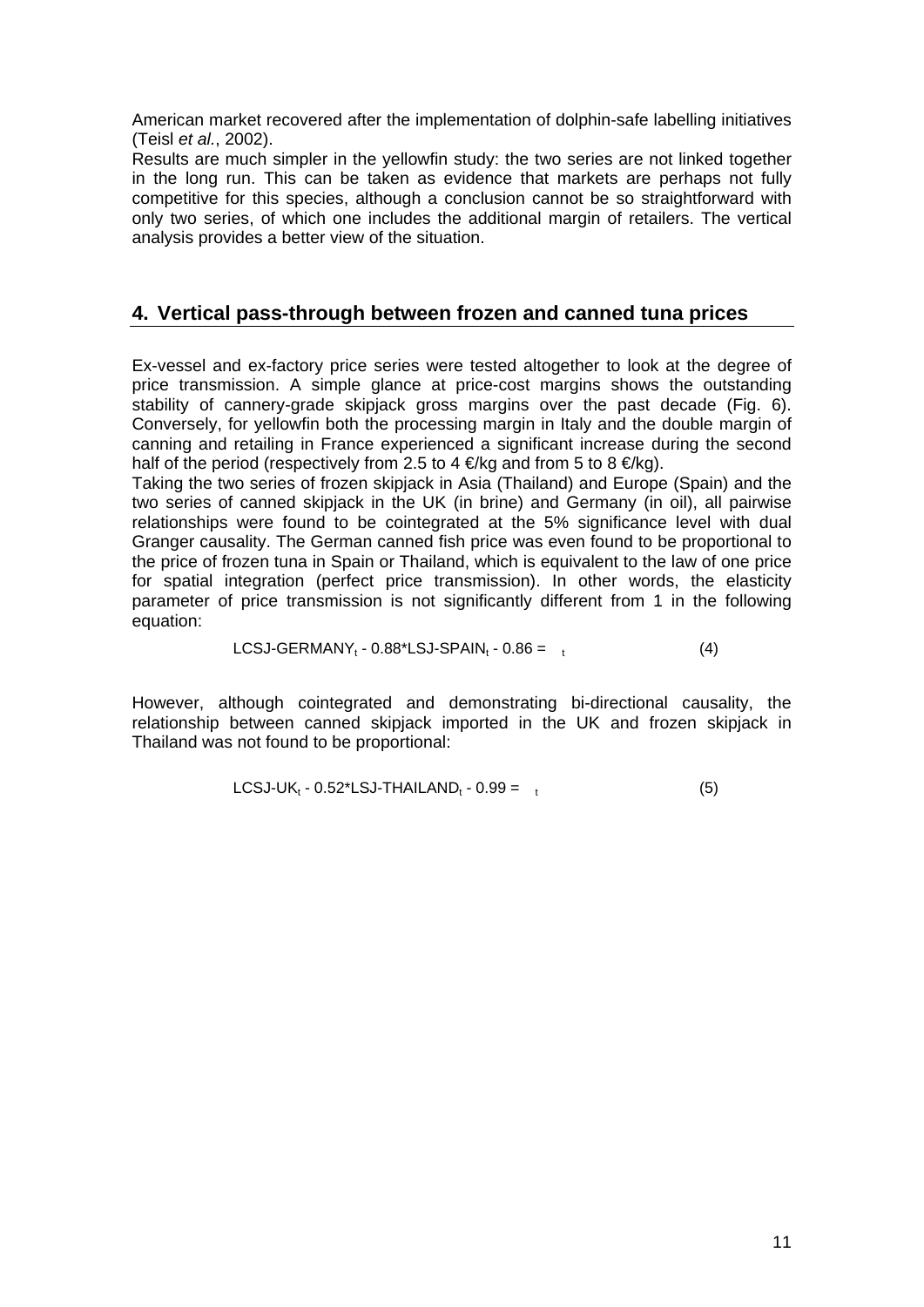

**Figure 6 Price-cost margins of canned tuna sold in Europe 1995-2005**  Sources in tables 1 and 2

The results for yellowfin are totally opposite: the two price series of canned yellowfin in France or Italy (introduced in the previous section) tested along with three different exvessel prices gave no cointegration at all, nor Granger causality, hence no proportionality. Like the previous section for canned tuna horizontal market integration, there is potentially some distortion within the yellowfin value chain for an unknown reason. Only a properly specified structural model could bring clearer evidence of market power as long as a comparable series (same level of the marketing chain) could be made available.

## **5. Implications for the tuna fishery**

In this research paper, price relationships between the European and the world markets were tested both horizontally (spatial linkages at the ex-vessel and the excannery levels) and vertically (degree of price transmission). First of all, a very high degree of market integration was found at the worldwide level for the two major species (skipjack and yellowfin) used by the processing firms. This is consistent with the structure of the industry as some of the processors are big multinational companies comparing in real time ex-vessel prices from a limited number of market places (Thailand, Ecuador, American Samoa, Japan, Italy, Côte d'Ivoire, and Spain) (Oceanic Development *et al.*, 2005), and the trading sector is also very concentrated with, for instance, three leaders cumulating 75-80% of the supply to the Thailandese canneries (Campling *et al.*, 2007).

The European canned fish market is dual. The Skipjack in oil or brine, conventionally consumed in the North European countries, offers a clear picture of a competitive market ruled by imports from Thailand that are able to jump over the 24% custom tariff. This result is consistent with other studies, having shown through an AIDS, on canned tuna in the UK, the good (and negative) response of expenditure to prices between different product mediums (brine, sauce, oil) (Jaffry and Brown, 2008; Josupeit 1993). In addition, the US demand probably has the greatest influence on global markets, thus creating linkage with the European market through their huge imports from Asian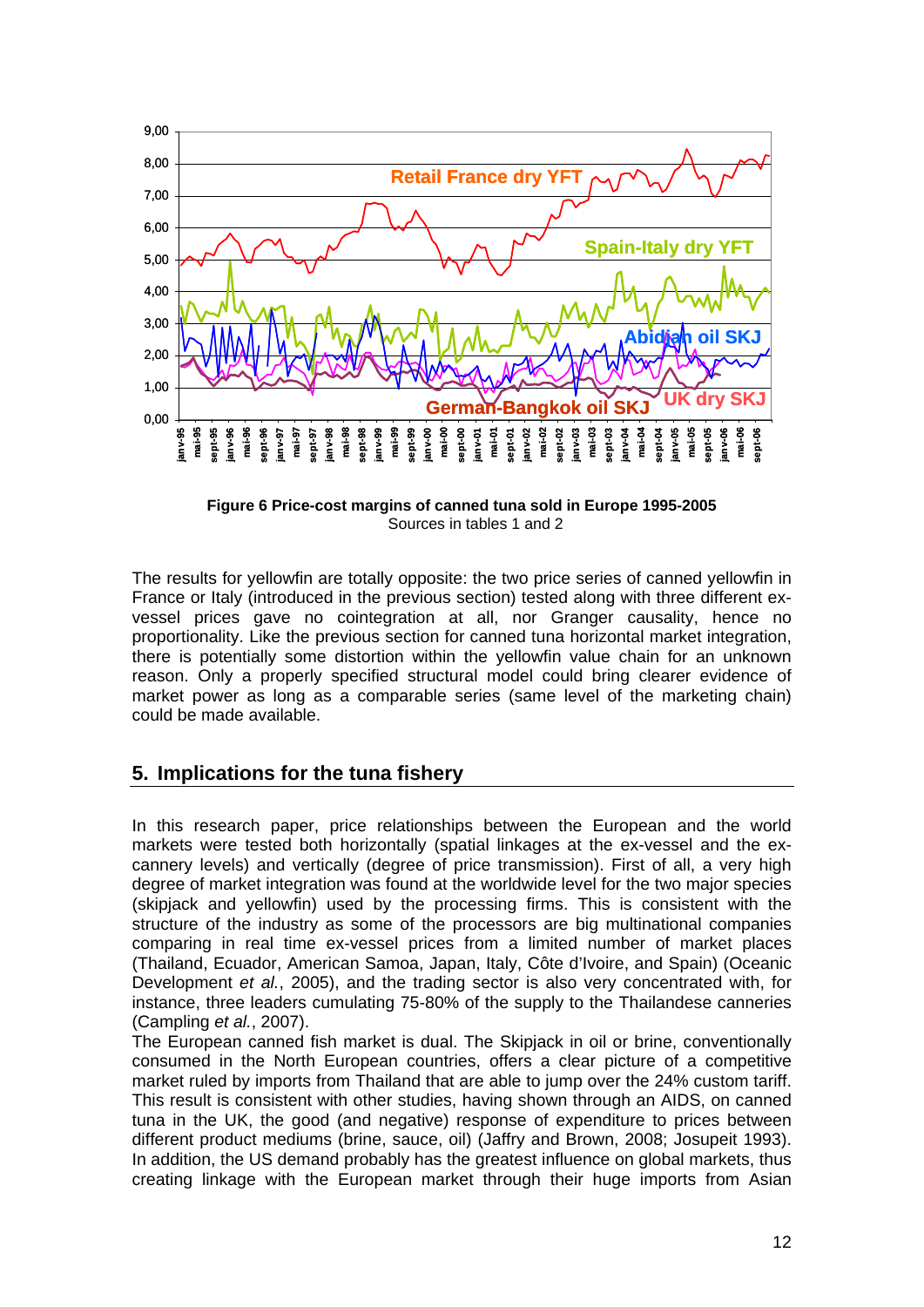countries. As far as the canned yellowfin is concerned, all horizontal and vertical price relationships estimated at the final stages of the marketing chain gave opposite conclusions: no co-movements in the long run, no causality and a rather low degree of price transmission, except on the ex-vessel market segment.

The EU tuna fleet as well as the Latin American and ACP countries take advantage of an array of preferential regulations and subsidies to supply the South European market for high-valued products. The compensatory allowance for tuna (CAT) guarantees a minimum price to European fishing companies supplying the European-based canning industry whatever the international raw-tuna prices are. The EU applies a 24% tariff rate on canned products, which is suspended for the developing countries according to the Generalised System of Preferences, thus facilitating the re-importation of canned tuna processed by subsidiary companies of the European firms in Africa, Latin America and in the Pacific Island countries (Mongruel, 2002; Kaczynski and Fluharty, 2002). This tariff barrier is perhaps the most effective means of protecting the more expensive canned yellowfin in brine from global competition. This is evident in that, the reduced tariff quota (12%) granted by the EU to Asian countries (mostly Thailand and Philippines) since July 2003 has resulted in a sharp increase in imports of canned tuna in brine from these countries. This has been detrimental for West African countries whose exports have gone down by approximately 50%. Non-tariff barriers are also playing a significant role in protecting EU producers: the application of tariff preferences on canned products is subject to a rule of origin imposed on the use of raw materials supplied either by the beneficiary countries or by European producers. Nevertheless, all these rules are being challenged, and increasingly being withdrawn from the new Economic Partnership Agreements (Campling *et al.*, 2007). This could lead to some significant re-allocation consequences for the trade and production of tuna products in the years to come.

The risk of a dominant position by the global canning oligopsony is the potentially low price paid for raw tuna. In such a case, producers might be tempted to increase their fishing effort in order to compensate higher quantities against the fairly low prices obtained. If the price is significantly low, they could conversely be discouraged. During past couple of decades, US fleets stopped fishing because they considered that the price paid by canneries was not fair (Le Roy and Guillotreau, 2002). More recently in the late 1990s, tuna prices plummeted because of high catches of skipjack in the Western Pacific, thus pulling the global tuna market downwards. Manufacturers´ demand is considered price elastic (Chiang *et al.,* 2001; Bertignac *et al.,* 2000). Because of this relatively high demand elasticity from the processing industry (reported as 1.55 for raw tuna supplied to the canning market by purse-seine and pole-and-line fleets of the WCPO, in Bertignac *et al.,* 2000), any decline in catches due to overexploitation would result in decreasing revenue for the producers.

This does not represent good news for the fishing industry, nor for tuna conservationists. Fishery economic theory forecasts that there should be a safer level of biomass and economic rent with monopoly and property rights, instead of competitive open access. But in the real world, the fishing industry typically consists of highly competitive harvesting sectors facing oligopsonistic processing sectors (Clark and Munro, 1980), the latter capturing whole or part of the fishery surplus by depressing the prices paid to fishermen (Stollery, 1986; Weninger, 1999). If prices remain too low, scarcity signals due to mismanagement are not passed on to the consumer and fishermen are likely to fish more for the same amount of income and in turn increase pressure on stocks. "The effects of changes in harvest levels on tuna prices are difficult to predict" (Bertignac *et al.,* 2000, p. 175), presumably because of stored stock which allows a certain power on prices for processors who can buy primary fish and store it when the market price is low, and then wait while there are peaks in market prices due to a bad harvest (Chiang *et al.,* 2001). If the derived demand of the canning industry is so elastic, any decrease in harvest due to overexploitation would also reduce the revenue of fishing companies. The rent sharing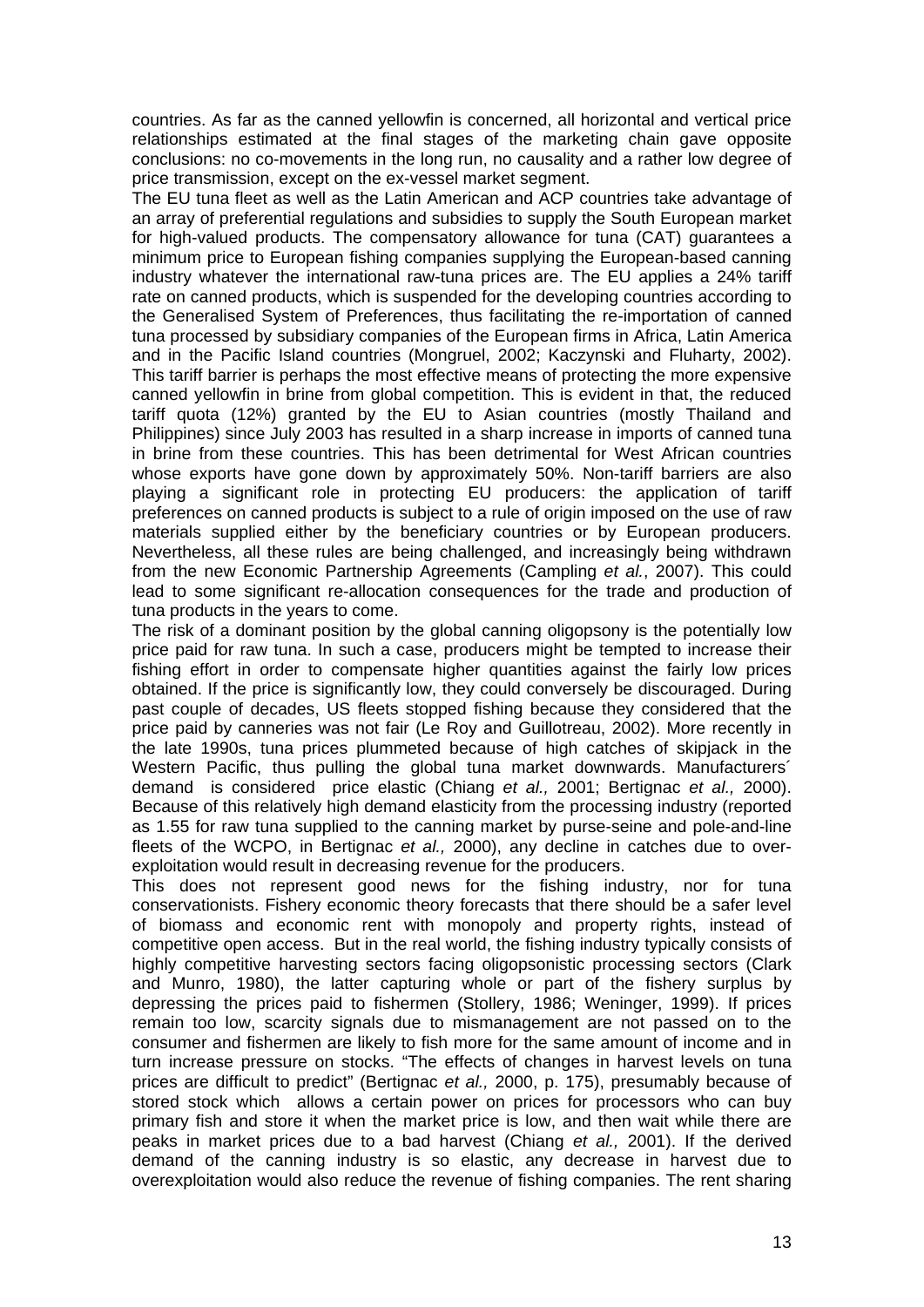between resource owners (for instance, ACP or Pacific Islands countries whose benefits come mainly from access licences to their EEZs), fishing companies and canneries clearly shows the advantage that the canning industry has over the market (Mongruel, 2002).

Whatever the market power at the canning or retailing level, the most outstanding result of the study lies in the remarkable linkage between the two major tuna species (skipjack and yellowfin) on the Asia-European market. This is an important result because previous attempts have failed to demonstrate the integration of the two markets despite the perception that both prices are linked together in the long run (Jeon *et al.,* 2007). Even more unexpected was the leadership of the yellowfin market over the larger skipjack market. Indeed, in the two markets where both species were present (Thailand and Spain), the yellowfin price leads the other market by two. In terms of implications for fisheries, this result means that any change in yellowfin supply in the world market will affect prices in the skipjack markets, and that the subsequent responses of fishermen in order to adapt, may occur in any area. This species is less abundant and more difficult to catch, as a result purse-seiners prefer to target it because of its higher prices. Likewise canneries prefer to buy it because of a higher yield in the filleting process associated with its loins and possibly also because of better pricing due to market imperfections in some final consumption places. Although yellowfin has a smaller market and a lower stock level, the race to obtain it is more time-consuming and unpredictable. This has resulted in its influence on the skipjack market. In order to confirm this result, it would be interesting to have access to an American series of yellowfin prices (either in Samoa or in Ecuador) because the market leader could reasonably be found somewhere in the Pacific.

## **References**

Asche, F., H. Bremnes and C. R. Wessells. 1999. Product Aggregation, Market Integration and Relationships Between Prices: An Application to World Salmon Markets. American Journal of Agricultural Economics 81 (August), 568-581.

Asche, F., D. V. Gordon and R. Hannesson. 2002. Searching for Price Parity in the European Whitefish Market. Applied Economics 34 (8), 1017-1024.

Asche, F., R. Menezes and J. F. Dias. 2007. Price transmission in cross boundary supply chains. Empirica 34, 477-489.

Asche, F., Gordon, D.V., Hannesson, R. 2004. Tests for market integration and the law of one price: the market for whitefish in France. Marine Resource Economics, 19, 195- 210.

Bertignac, M., Campbell, H.F., Hampton, J., Hand, A.J. 2000. Maximising resource rent from the Western and Central Pacific tuna fisheries. Marine Resource Economics, 15, 151-177.

Bose, S., McIlgorm, A. 1996. Substitutability among species in the Japanese tuna market: a cointegration analysis. Marine Resource Economics, 11, 143-155.

Campling, L., Havice, E., Ram-Bidesi, V. 2007. Pacific Island Countries, the Global Tuna Industry and the International Trade Regime: a Guidebook. Fisheries Forum Agency, Honiara, Salomon Islands, 426 p.

Chiang, F.-S., Jonq-Ying, L., Brown, M.G. 2001. The impact of inventory on tuna prices: an application of scaling in the Rotterdam inverse demand system. Journal of Agricultural and Applied Economics, 33(3), 403-411.

Clark,, C. W., Munro, G. R. 1980. Fisheries and the processing sector: some implications for management policy. Bell journal of economics, 11(2), 603-616.

Dickey, D.A., Fuller, W., 1981. Likelihood Ratio Statistics for Autoregressive Time Series with a Unit Root, Econometrica, 49, 1057-1072.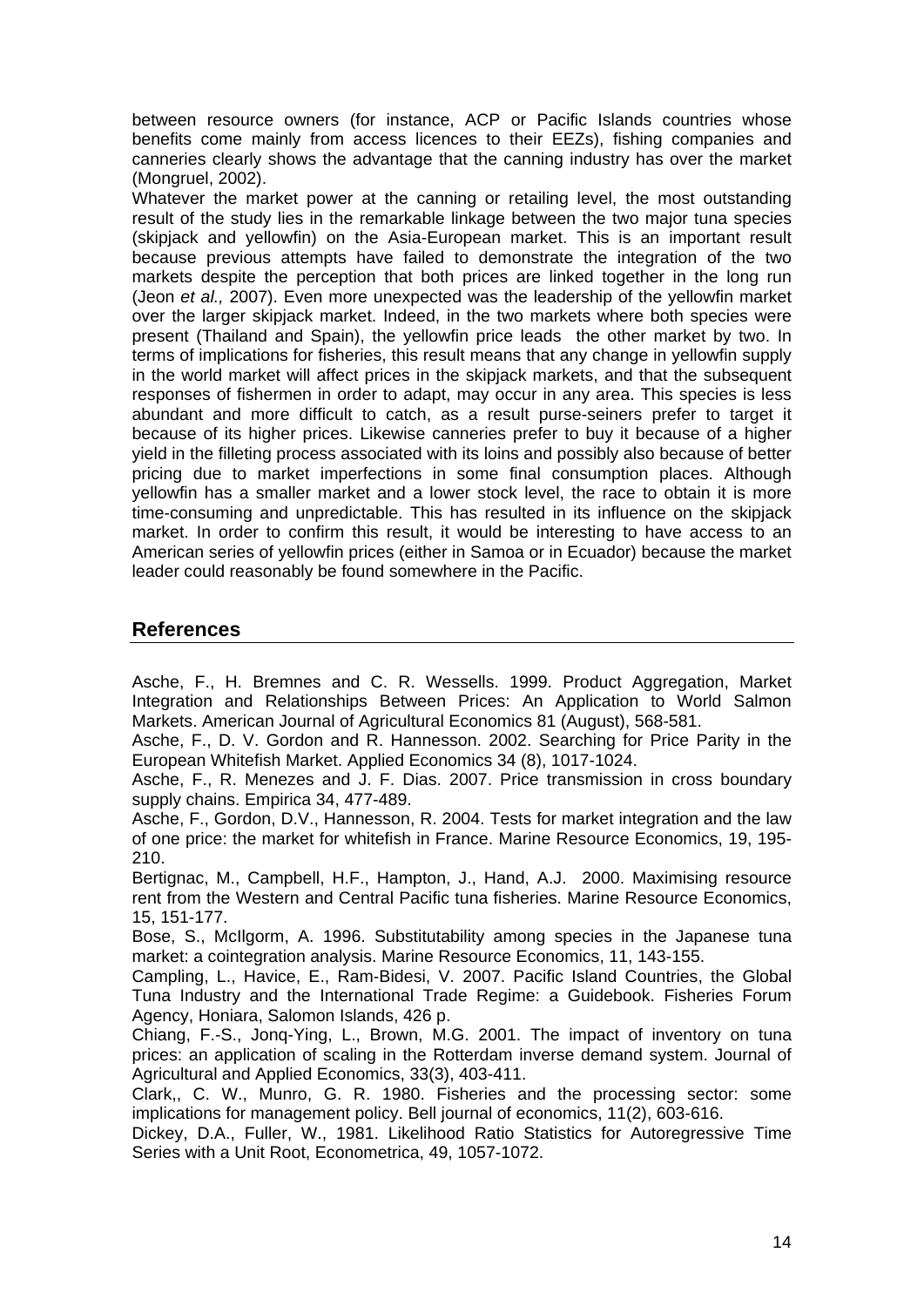Elliot, G., Rothenberg, T.J., Stock, J.H. 1996. Efficient tests for an Autoregressive Unit Root. Econometrica, 64, 813-836.

Engle, R.F., Granger, C.W.J. 1987. Cointegration and Error Correction: Representation, Estimation, and Testing. Econometrica, 55, 251-276.

Franses, P.H. 1991. Model selection and seasonality in time series. Tinbergen Institute Series, 18, Erasmus University, Rotterdam.

González-Rivera, G., Helfand, S.M. 2001. The extent, pattern, and degree of market integration: A multivariate approach for the Brazilian rice market. American Journal of Agricultural Economics, 83(3), 576-592.

Gordon, D. and R. Hannesson. 1993. On Prices of Fresh and Frozen Cod Fish in European and U.S. Markets. *Marine Resource Economics*, 11, 223–238.

Granger, C.W.J. 1988. Some recent developments in a concept of causality. Journal of Econometrics, 39, 199-211.

Guillotreau, P., L. Le Grel, and M. Simioni. 2005. Price-Cost Margins and Structural Change: Sub-Contracting within the Salmon Marketing Chain. Review of Development Economics, 9(4), 581-597.

Hall, S.G., Milne, A. 1994. The Relevance of P-Star Analysis to UK Monetary Policy. Economic Journal, 104, 597-604.

Herrick, S.F.Jr , Squires, D. 1989. Integration of United States, Thailand and Philippine canned tuna markets. Asian Fisheries Science, 3, 85-99.

Hylleberg, S., Engle, R.F., Granger, C.W.J., Yoo, B.S. 1990. Seasonal integration and cointegration. Journal of Econometrics, 44, 215-238.

Jaffry, S., Brown, J. 2008. A demand analysis of the UK canned tuna market. Marine Resource Economics, 23(2): 215-227.

Jaffry, S. 2004. Asymmetric Price Transmission: A Case Study of the French Hake Value Chain. Marine Resource Economics, 19 (4), 511-524.

Jaffry, S., S. Pascoe, G. Taylor and U. Zabala. 2000. Price interactions between salmon and wild caught fish species on the Spanish market. Aquaculture Economics and Management, 4, 157-168.

Jeon, Y., Reid C., Squires, D. 2007. Is there a global market for tunas? Policy implications for tropical tuna fisheries, Ocean Development and International Law, forthcoming.

Jiménez-Toribio, R., García-del-Hoyo, J.J. 2006 Evidence of market price leadership in the Spanish red seabream value chain-Implications for fisheries management. Fisheries Research, 81, 51-59.

Johansen, S. 1988. Statistical analysis of cointegration vectors. Journal of Economic Dynamics and Control, 12, 231-254.

Johansen, S., Juselius, K. 1990. Maximum likelihood estimation and inference on cointegration - with applications to the demand for money. Oxford Bulletin of Economics and Statistics, 52(2), 169-210.

Johansen, S., Juselius, K. 1992. Testing structural hypotheses in a multivariate cointegration analysis of the PPP and the UIP for UK. Journal of Econometrics, 53, 211-244.

Johansen, S., Juselius, K. 1994. Identification of the long-run and the short-run structure: An application to the ISLM model. Journal of Econometrics, 63, 7-36.

Josupeit, H. 1993. Canned tuna markets in Europe. FAO-Globefish Research Programme, 15, Rome.

Kaczynski, V.M., Fluharty, D.L. 2002. European policies in West Africa: who benefits from fisheries agreements? Marine Policy, 26, 75-93.

Kwiatkowski, D., Phillips, P.C.B., Schmidt, P., Shin, Y. 1992. Testing the null hypothesis of stationarity against the alternative of a unit root. How sure are we that economic time series have a unit root? Journal of Econometrics, 54, 159-178.

Le Roy, F., Guillotreau, P. 2002. Contester la domination des leaders de marché en changeant les règles du jeu : le cas de l'industrie thonière française. Management International, 6(2), 29-41.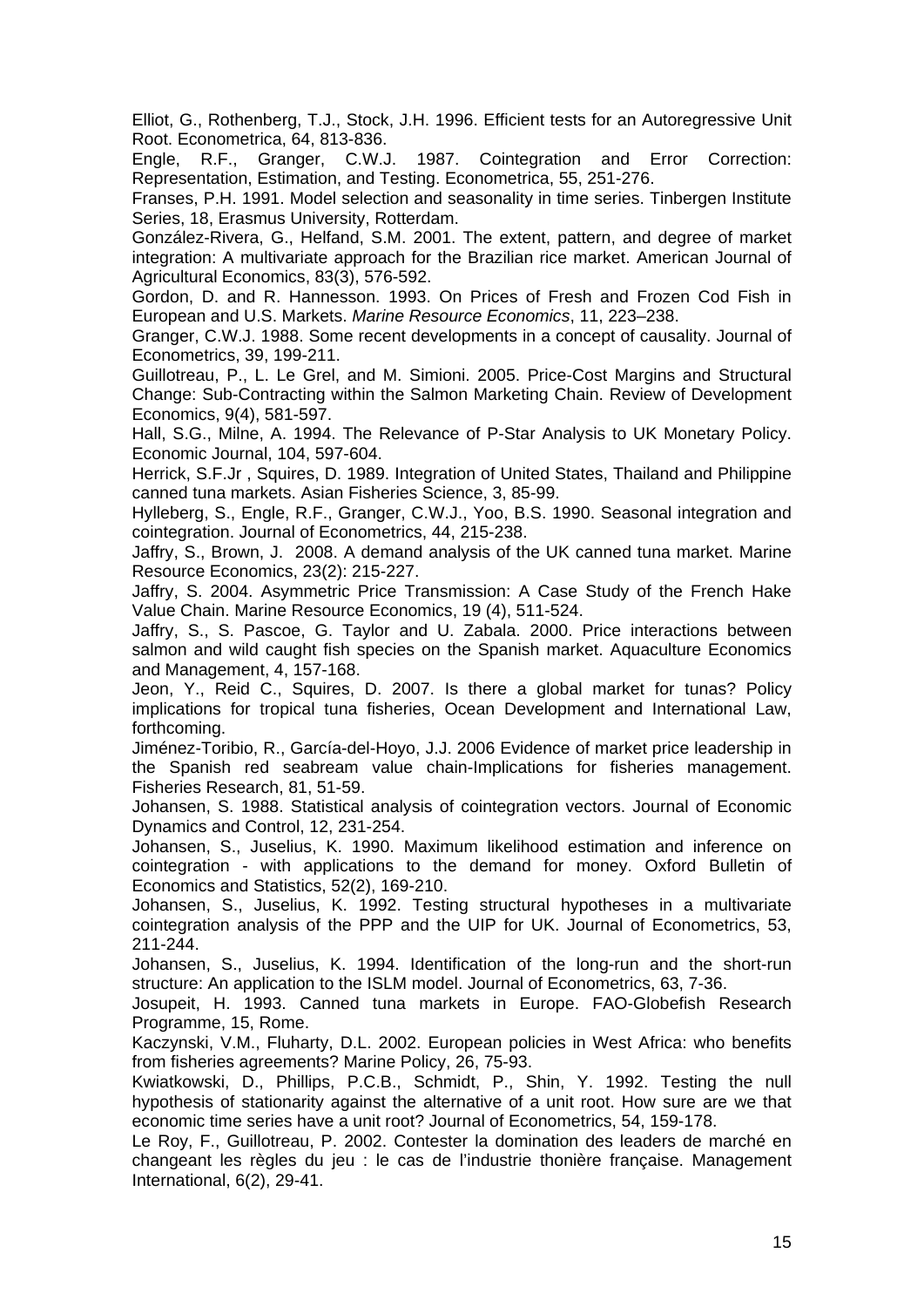Mongruel, R. 2002. The European regulation framework of tropical tuna supply chains: its impact on the tuna rent distribution between economic actors, Proceedings of the 14<sup>th</sup> EAFE Conference, Faro, 25-27 March 2002.

Nielsen, M. 2005. Price Formation and Market Integration on the European First-hand Market for Whitefish. Marine Resource Economics, 20(2), 185-202.

Nielsen, M., J. Setala, J. Laitinen, K. Saarni, J. Virtanen and A. Honkanen. 2007. "Market Integration of Farmed Trout in Germany. Marine Resource Economics, 22, 195-213.

Oceanic Development, Poseidon ARM Ltd, Megapesca. 2005. The European tuna sector economic situation, prospects and analysis of the impact of the liberalisation of trade. Report for the European Commission, DG Fish 2003/02, 326 p.

Rapsomanikis, G., Hallam, D., Conforti, P. 2004. Market integration and price transmission in selected food and cash crop markets of developing countries: review and applications., In FAO, Commodity Market Review 2003-2004, 51-75.

Sanjuán López, A.I. 1998. Integración espacial de mercados agrarios: Una propuesta metodológica aplicada a los sectores porcino y ovino en la UE, Ph.D. Thesis, Universidad de Zaragoza, Departamento de Estructura, Historia y Economía Pública.

Sanjuán, A.I., Gil, J.M. 2001a. Price transmission analysis: A flexible methodological approach applied to European pork and lamb markets. Applied Economics, 33, 123- 131.

Sanjuán, A.I., Gil, J.M. 2001b. A note on tests for market integration in a multivariate non-stationary framework, Journal of Agricultural Economics, 52(2), 111-119.

Schroeter, J., Azzam A. 1991. Marketing margins, market power, and price uncertainty, American Journal of Agricultural Economics, 990-999.

Squires, D., Taekwon, K., Jeon, Y., Clarke, R. 2006. Price linkages in Pacific tuna markets: implications for the south Pacific tuna treaty and the Western and Central Pacific region. Environmental and Development Economics, 11, 747-767.

Stollery, K. R. 1986. Monopsony Processing in an Open-Access Fishery. Marine Resource Economics, vol.3(4), 331-351.

Suriñach Caralt, J., Artís Ortuño, M., López Bazo, E., Sansó Roselló, A. 1995. Análisis económico regional. Nociones básicas de la Teoría de la Cointegración. Antoni Bosch Editor y Fundació Bosch i Gimpera, Barcelona.

Teisl, M. F., Roe, B., Hicks, R. L. 2002. Can Eco-Labels Tune a Market? Evidence from Dolphin-Safe Labeling. Journal of Environmental Economics and Management, 43(3), 339-359.

Tiffin, R., Dawson, P.J. 2000. Structural breaks, cointegration and the farm-retail price spread for lamb. Applied Economics, 32, 1281-1286.

Weninger, Q. 1999. Equilibrium prices in a vertically coordinated fishery. Journal of Environmental Economics and Management, 37(3), 290-305.

## **Acknowledgments**

The authors would like to thank two anonymous referees and Dale Squires for their helpful comments. They are also grateful to Jeanette Corbett for her editing work on the article.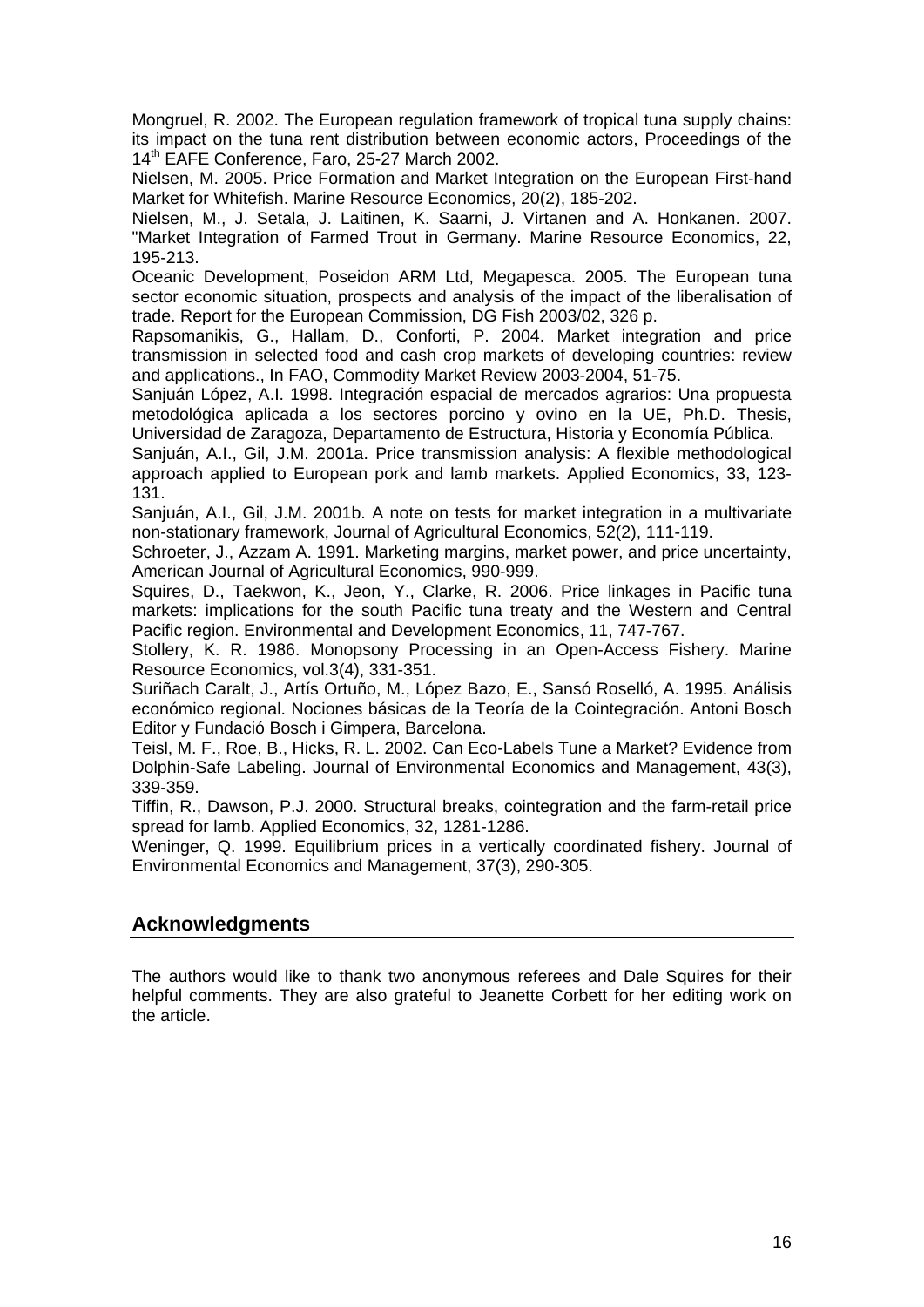# **ANNEX**

Nota Bene: Because the same methodology is repeated for all cointegration models, it would be tedious to display all related statistics in the appendix. The sole example of horizontal (spatial) linkages between frozen yellowfin and skipjack prices is given as methodological example of Fig. 4. All other statistical results can be obtained on simple request to authors, as well as the unit root tests.

### **Tables**

|                                   | Null hypothesis for the cointegration tests |                    |            |            |               |
|-----------------------------------|---------------------------------------------|--------------------|------------|------------|---------------|
| Price relationships               | $Rank = 0$                                  |                    | $Rank = 1$ | <b>LOP</b> |               |
|                                   | Max                                         | Trace              | Max        | Trace      |               |
| LYTHAILAND-LYFRANCE               | 17.6641<br>÷                                | 20.6660            | 3.0020     | 3.0020     | 0.86345       |
| LYTHAILAND-LYITALY                | 22.9086                                     | 24.7718            | 1.8632     | 1.8632     | 0.32352       |
| LYTHAILAND-LYSPAINS               | 19.9780<br>÷                                | 23.4523            | 3.4743     | 3.4743     | 0.63852<br>3  |
| LYTHAILAND-<br><b>LSKTHAILAND</b> | 15.2296                                     | 22.3317            | 7.1020     | 7.1020     | 0.50377       |
| LYTHAILAND-LSKSPAIN               | 25.2480<br>÷                                | 29.6557            | 4.4076     | 4.4076     | 1.75099       |
| LYFRANCE-LYITALY                  | 75.8287<br>$\star$                          | 79.1085            | 3.2798     | 3.2798     | 9.58538<br>3* |
| LYFRANCE-LYSPAINS                 | 56.7375                                     | 60.5228            | 3.7853     | 3.7853     | 0.78092       |
| LYFRANCE-<br><b>LSKTHAILAND</b>   | 26.3710                                     | 28.9820            | 2.6110     | 2.6110     | 0.55079       |
| LYFRANCE-LSKSPAIN                 | 33.3798                                     | 37.5595            | 4.1797     | 4.1797     | 1.08148       |
| LYITALY-LYSPAINS                  | 82.1265                                     | 84.4862<br>$\star$ | 2.3597     | 2.3597     | 3.38799<br>4  |
| LYITALY-LSKTHAILAND               | 27.3812                                     | 29.6221            | 2.2409     | 2.2409     | 1.29478       |
| LYITALY-LSKSPAIN                  | 34.7221                                     | 38.7977            | 4.0755     | 4.0755     | 3.10462       |
| LYSPAINS-LSKTHAILAND              | 22.5997                                     | 25.3129            | 2.7131     | 2.7131     | 0.04857       |
| LYSPAINS-LSKSPAIN                 | 16.7400                                     | 19.5595            | 2.8196     | 2.8196     | 0.30475<br>6  |
| LSKTHAILAND-LSKSPAIN              | 42.0756                                     | 48.2478            | 6.1722     | 6.1722     | 0.11405       |

**Table A1. Bivariate cointegration and LOP tests on the horizontal linkages between European tuna prices and the world market for frozen yellowfin and skipjack prices.** 

Notes: aNull hypothesis: the number of cointegrating vectors is equal to zero or one. b Maximum eigenvalue test. c Trace test.

Critical values are provided by Pesaran et al. (2000). Critical values for the maximum eigenvalue test are 14.8800 (for rank=0) and 8.0700 (for rank=1) at the 5% significance level. Critical values for the trace test are  $17.8600$  (for rank=0) and  $8.0700$  (for rank=1) at the  $5\%$ significance level.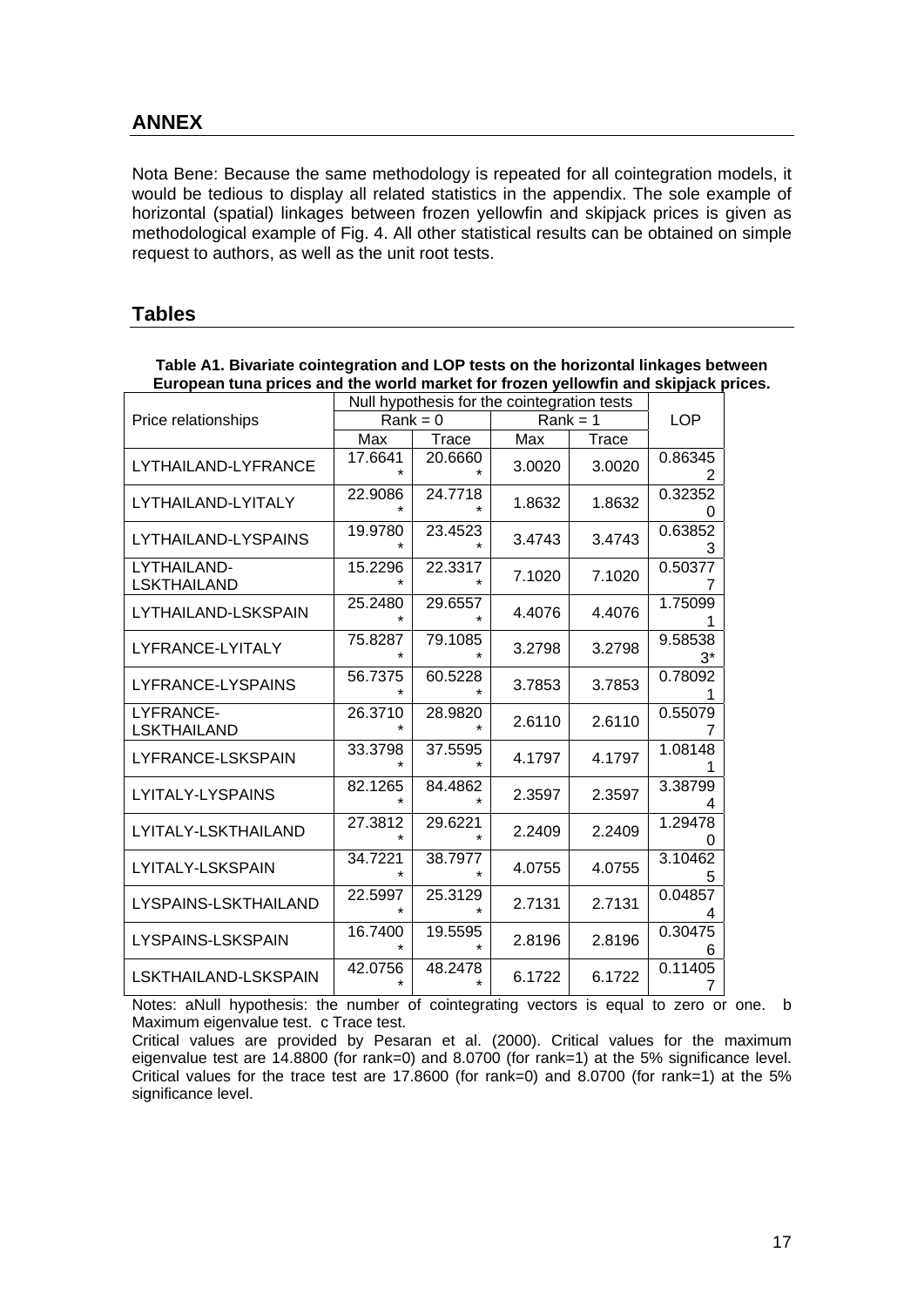| Price relationships                | $ECM[\epsilon]t-1$ / LR statistics |                 |           |                 |                    |                 |  |  |  |  |
|------------------------------------|------------------------------------|-----------------|-----------|-----------------|--------------------|-----------------|--|--|--|--|
|                                    | LYTHAILAND                         | <b>LYFRANCE</b> | LYITALY   | <b>LYSPAINS</b> | <b>LSKTHAILAND</b> | <b>LSKSPAIN</b> |  |  |  |  |
| LYTHAI-LYFRANCE                    | 4.789308*                          | 8.045315*       |           |                 |                    |                 |  |  |  |  |
| LYTHAI-LYITALY                     | 9.897746*                          |                 | 14.63112* |                 |                    |                 |  |  |  |  |
| LYTHAI-LYSPAINS                    | 2.776460                           |                 |           | 11.09457*       |                    |                 |  |  |  |  |
| <b>LYTHAI-LSKTHAI</b>              | 0.006839                           |                 |           |                 | 6.186890*          |                 |  |  |  |  |
| LYTHAI-LSKSPAIN                    | 0.946214                           |                 |           |                 |                    | 18.35075*       |  |  |  |  |
| LYFRANCE-<br><b>LYITALY</b>        |                                    | 12.57869*       | 32.57303* |                 |                    |                 |  |  |  |  |
| LYFRANCE-<br><b>LYSPAINS</b>       |                                    | 7.110289*       |           | 23.64291*       |                    |                 |  |  |  |  |
| LYFRANCE-<br><b>LSKTHAI</b>        |                                    | 8.522659*       |           |                 | 15.18273*          |                 |  |  |  |  |
| LYFRANCE-<br><b>LSKSPAIN</b>       |                                    | 9.661320*       |           |                 |                    | 15.11885*       |  |  |  |  |
| LYITALY-LYSPAINS                   |                                    |                 | 30.73949* | 32.46924*       |                    |                 |  |  |  |  |
| LYITALY-LSKTHAI                    |                                    |                 | 7.224007* |                 | 17.42998*          |                 |  |  |  |  |
| LYITALY-LSKSPAIN                   |                                    |                 | 13.03464* |                 |                    | 12.62560*       |  |  |  |  |
| LYSPAINS-<br><b>LSKTHAI</b>        |                                    |                 |           | 5.060577*       | 10.61093*          |                 |  |  |  |  |
| LYSPAINS-<br><b>LSKSPAIN</b>       |                                    |                 |           | 3.679381        |                    | 5.136773*       |  |  |  |  |
| <b>LSKTHAI-</b><br><b>LSKSPAIN</b> |                                    |                 |           |                 | 4.043033*          | 26.18933*       |  |  |  |  |

**A2. Causality tests on the horizontal linkages between European tuna prices and the world market for frozen yellowfin and skipjack prices** 

Note: \* Signficant at the 5% level.

Finally, Table A3 presents the results related to the multivariate cointegration analysis on the horizontal (spatial) linkages between European tuna prices and the world market for frozen yellowfin and skipjack prices. Furthermore, test statistics for the LOP (Law of One Price) are shown.